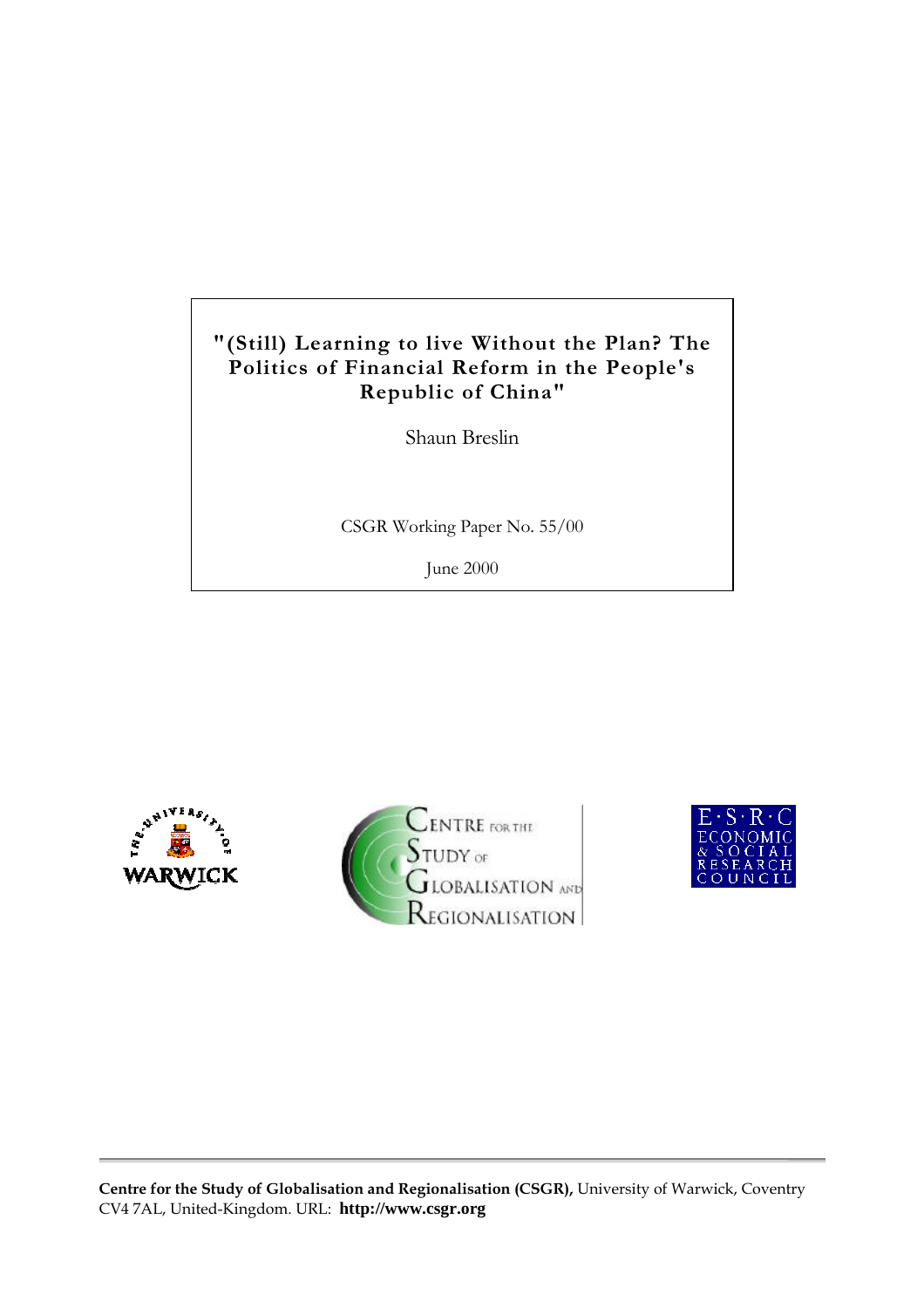## **(Still) Learning to Live Without the Plan? The Politics of Financial Reform in the People's Republic of China**

Shaun Breslin CSGR, University of Warwick. CSGR Working Paper No. 55/00 June 2000

# **Abstract:**

This paper assesses the political implications of financial reform in the People's Republic of China. It argues that the reforms implemented after 1994 in China shows a watershed in the evolution of economic reform. While the period before 1994 was dominated by dismantling the old system, subsequent reforms represent the attempt to build a new structure. But while the incomplete nature of reform provides the rationale for reform, it also provides the main obstacle for successful reform. Financial reform provides a case study of how the old and new economic systems are clashing with each other – and how the political interests associated with the old economic system are conflicting with those interests associated with the emerging new system.

Keywords: China, financial reform, liberalisation, transitional economies.

Address for correspondence:

Dr Shaun Breslin Centre for the Study of Globalisaiton and Regionalisation University of Warwick **Coventry** CV4 7AL Email: shaun.breslin@warwick.ac.uk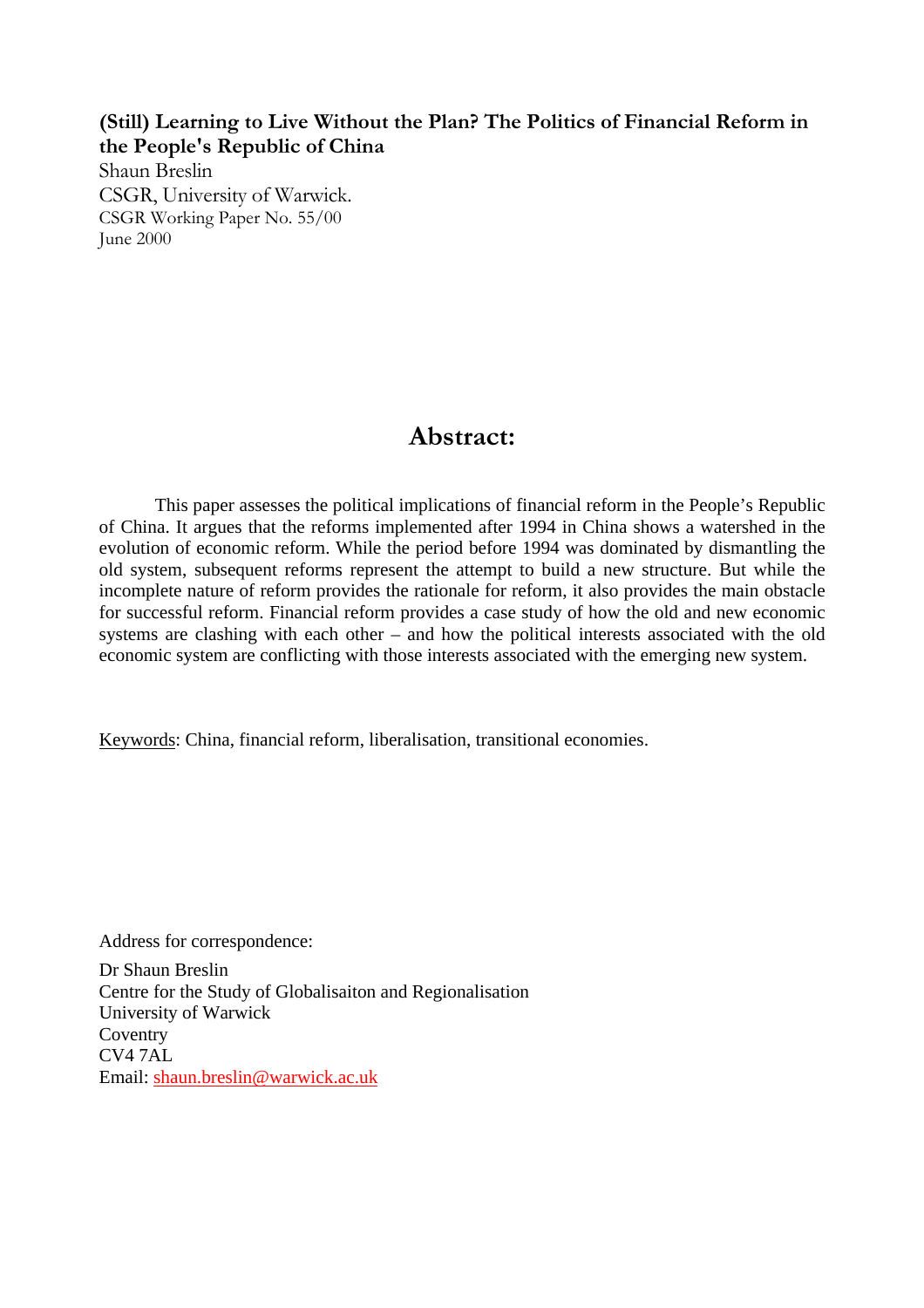In assessing economic reform in the People's Republic of China (PRC), we should avoid the trap of drawing overstark distinctions between the political and the economic. While virtually every area of Chinese society was politicised during the Mao era, the era of "politics in command" has been replaced by "economics in command" in the more recent era. Indeed, the Chinese reform experience is frequently characterised as a process in economic reform without political reform – often in comparison and contrast to the experience of the Soviet Union.

Yet this understanding of a lack of political reform is based on an approach that equates political reform with liberalisation and democratisation. Indeed, it is often predicated on an understanding that economic reform inevitably leads to democratisation<sup>1</sup>. Ironically, while such approaches were designed to explain the link between economic and political change, equating political change with political liberalisation can actually contribute to the depoliticisation of analyses of economic change – no liberalisation is equated with no political reform.

Abandoning state planning and ownership in favour of market forces and private modes of ownership are clearly not apolitical. But searching for democratisation and liberalisation (at this stage of China's transition from socialism at least) does not allow us to understand the nature of this political change. Rather, we should be assessing the reformulation of political alliances and strategies – alliances within China's political elites, between political elites and new economic elites, between elites and societal groups, and between domestic and transnational actors.

This paper focuses on the politics of financial reform between 1994 and 2000. An important area for study in its own right, financial reform also provides an excellent case study of the political consequences of economic reform. I suggest that financial reform entails a fundamental reformulation of the Chinese Communist Party's (CCPs) bases of political support and legitimacy. But the failure to push through once and for all with decisive financial reform also displays the inconclusive nature of these changes, and the fragility of bases of political alliances.

Indeed, the reforms implemented since 1994 represent a deliberate attempt to make a final break with the old state-planned politically economy. They were also designed to deal with two almost

 $\overline{a}$ 1

For example, see Potter et al (1999).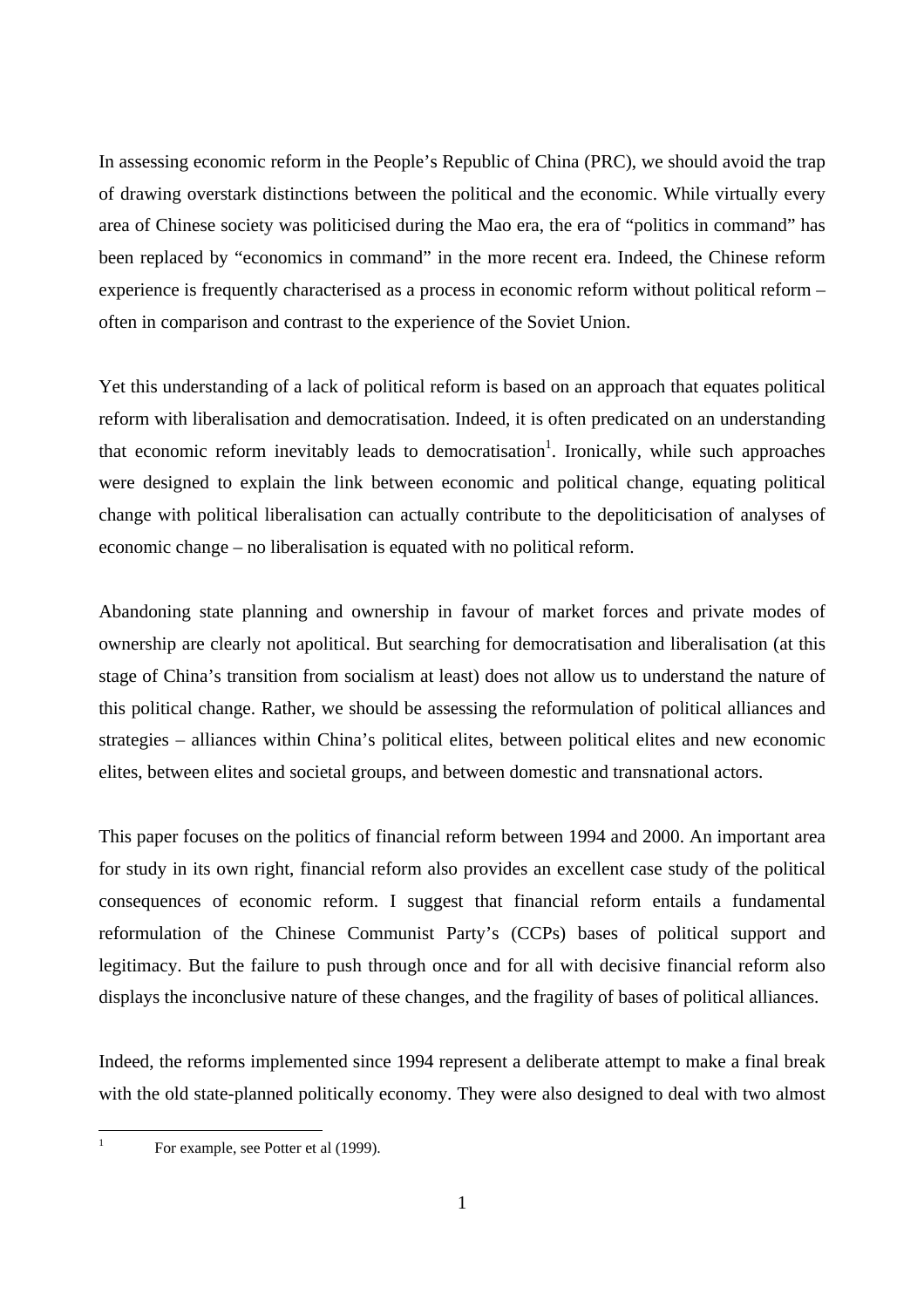defining features of the post-Mao Chinese political economy - the growth of local economic autonomy and government support for the residual state owned sector. In effect, they have to deal with the consequences of incomplete transformation from the old state planned political economy.

In many ways, the technical financial reforms are less significant for the financial system than wider political and economic choices and strategies. Financial reform is intended to reduce the financial burdens of supporting the state owned sector, but cannot be successful until abandoning the state owned sector becomes acceptable to all within the leadership. But we should not simply explain the politics of financial reform in domestic terms, and neglect the importance of indirect and direct pressures emanating from China's transition from (relative) international isolation to (partial) integration with the global economy. On a very basic level, re-engaging with the global economy requires supporting policy changes in order to attract investment and facilitate trade<sup>2</sup>. On another level, external actors have at times placed more direct pressure on the Chinese authorities to reform and to conform with international standards and norms - to play by the rules of the international economy.

Perhaps the clearest example of this direct pressure is the financial liberalisation concessions to the United States that the Chinese authorities made in their attempts to join the World Trade Organisation (WTO) in 1999. It is particularly notable that if implemented in full, these concessions will strip away some of those mechanisms that allowed China to survive the East Asian financial crises relatively unscathed. Indeed, many in China believed that the key lesson from the crises was that China had been entirely correct in maintaining a relatively closed and controlled financial system. As such, debates over the short term wisdom and even the underlying logic of financial reform have subsequently emerged as a major lines of cleavage within the Chinese party-state elites. And the way in which elements within the Chinese leadership have sought affirmation and political support for their policy preferences from external actors goes a long way to explaining the political dynamics behind the 1999 deal with

 $\overline{2}$ 

<sup>2</sup> Not just in banking, foreign exchange and so on, but also at a more basic level in simply legalising joint ventures, foreign ownership and so on.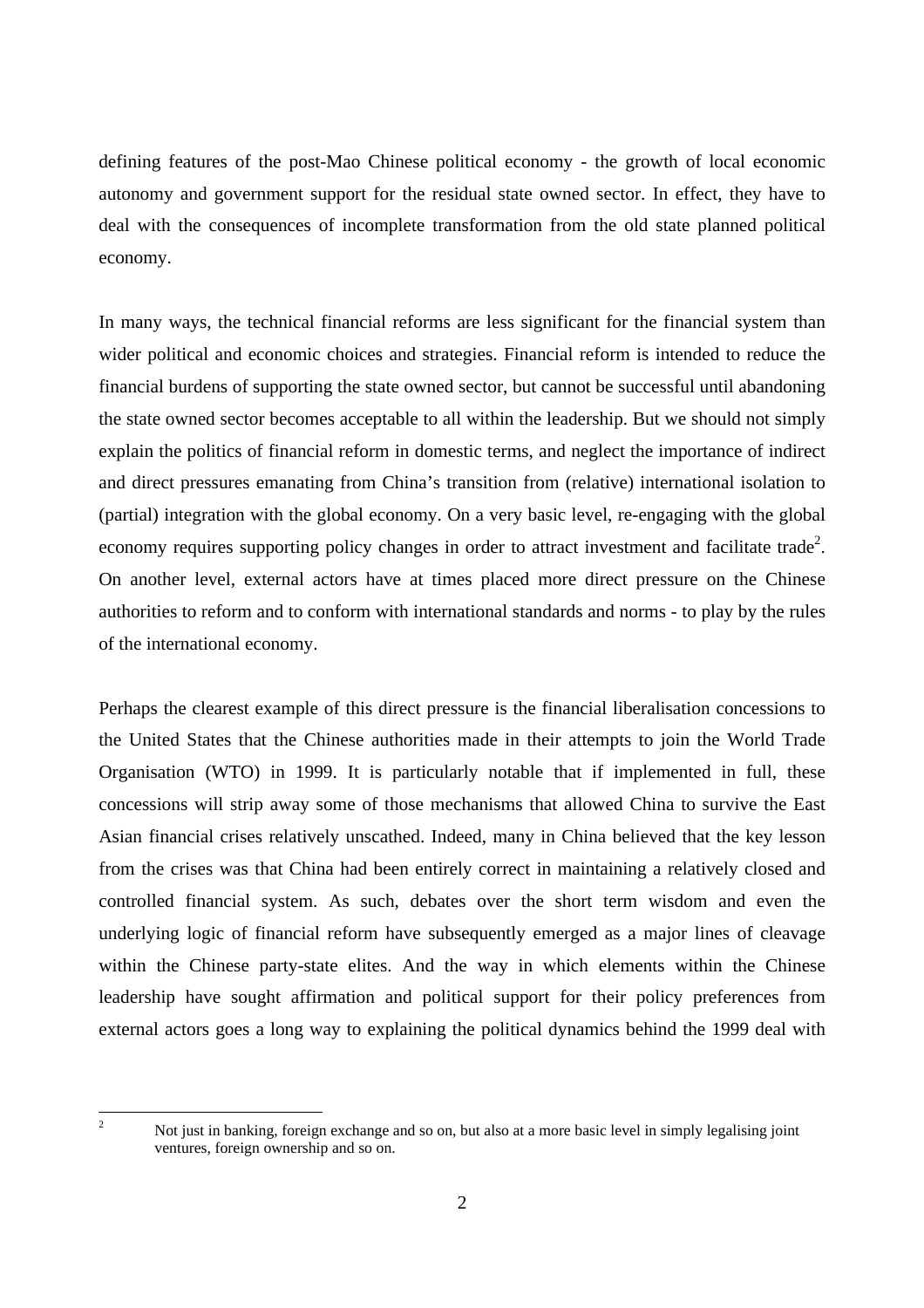the US. It also provides an excellent example of how shifting political alliances are a key element of economic reform.

#### The Second Phase of Reform: Replacing the Plan

In some ways, calling the period after 1994 phase two of reform gives an impression that there was some sort of plan or model for future developments in 1984. While this was not the case, policy reforms after 1994 do mark a distinct shift from what came before. If we can characterise the period after 1984 as the abandonment of the plan, the period after 1994 represents the (as yet) incomplete attempt to build a new financial system.

Indeed, this failure to construct a new financial system to replace the old planned system in recognition of the changing nature of the Chinese economy is often cited by Chinese researchers as a major cause of financial instability. For example, Zhou Shaohua (1987) argues that "The central government's comprehensive management system has been dismantled while new economic pillars have not yet been erected". Similarly, Gao Zhanjun and Liu Fei (1999, p.55) argue that:

"China is now in an important historical period during which an old financial system is shifting to a new one and the two are hitting each other ….New financial institutions and business lines are constantly emerging, whereas the old financial system has not been broken up completely, nor has a brand new financial system taken shape"

Zhou's analysis was made in 1987, just three years after the central party-state leadership started to dismantle the old state-planned financial system. Gao and Liu were commenting some twelve years later, and 5 years after Zhu Rongji began to build a new integrated financial system. The similarity of these two assessments is testament to the size of the challenge to reformer and the strength of political constraints on economic reform. It is also a consequence of the assessment of some Chinese leaders that the CCP should not abandon the state-owned working class – either from ideological or more pragmatic considerations.

You Ji (1991) argues that reform minded leaders essentially ducked the decision to push ahead with real fundamental reform in 1984 as they were unable or unwilling to push through market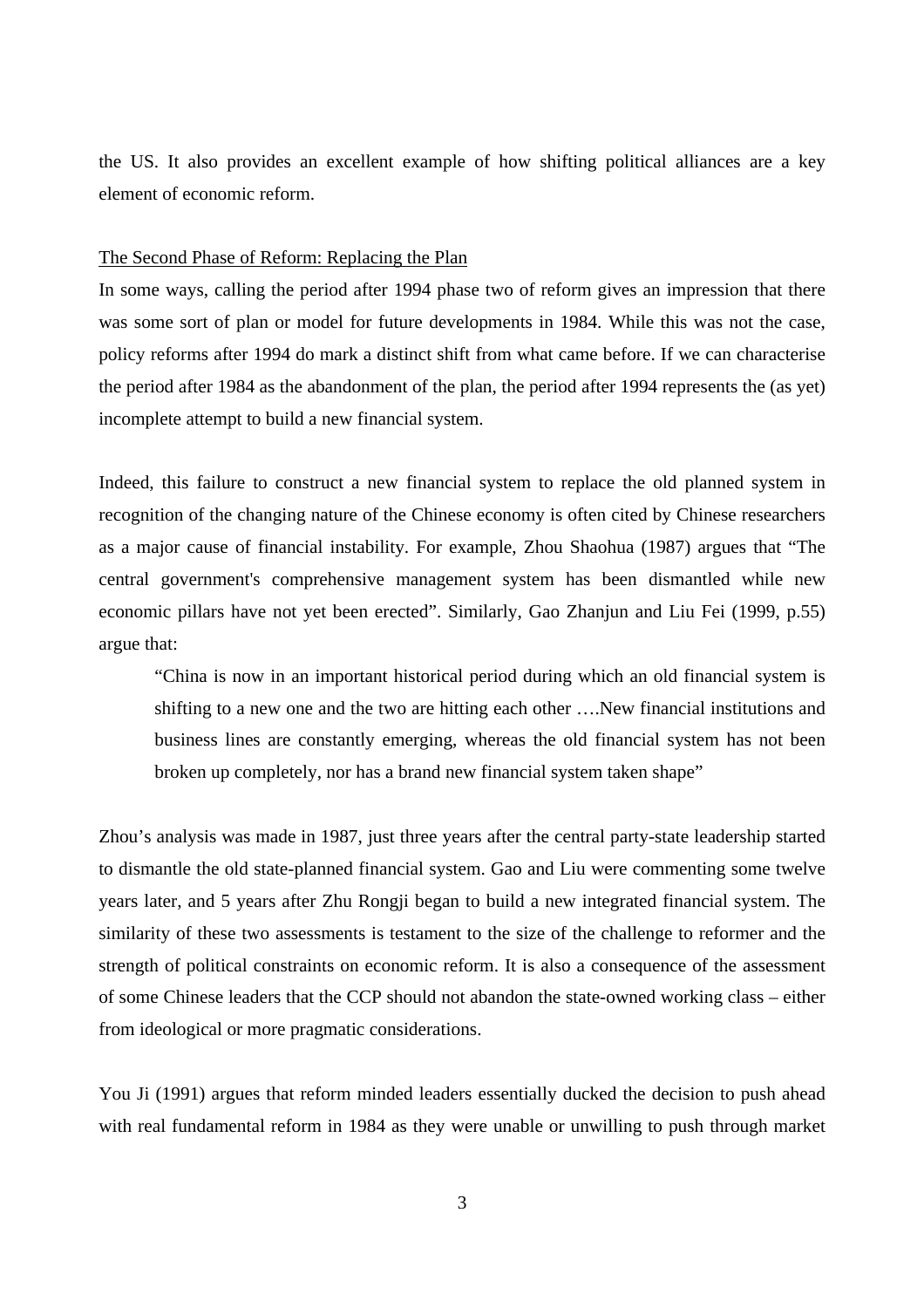reforms in the face of opposition from more conservative leaders. Indeed, policy changes in the 1980s were frequently shaped by the shifting balance of power between different groups of leaders with different visions of China's future. The death of key conservative leaders, and the general success of reform (in generating growth at least) reduced the intensity of those debates and conflicts in the second half of the 1990s. Nevertheless, we should acknowledge that there is considerable suspicion, scepticism and at times downright opposition to the post-1994 reforms.

The key reforms implemented after 1994 are most closely identified with Zhu Rongji. First as Vice-Premier with specific responsibility for banking reform, and subsequently as Premier, Zhu has been the most visible proponent of reform. And even though Zhu has overseen the appointment of a number of his followers into key ministerial positions, Zhu's policies have faced considerable opposition from within the broadly defined Chinese party-state leadership itself.

In particular, Zhu was accused of over-zealously attacking inflation after 1994 at the cost of urban employment. He had set a target that through its secondary consequences placed price stability as a more urgent priority than job creation, It is notable that the loudest voices of criticism came from those areas of China where the residual state-owned system still dominated the economy. These areas had most to lose (in the short term at least) from the liberalisation of the Chinese economy; they faced the prospect of increased urban unemployment if loss making state owned enterprises went bust; they faced a decrease in local control over local revenues; and they faced increased competition from outside China in the wake of the agreement signed to join the WTO. As Solinger (1982, p.71) put it in a very early period of reform in 1982:

"The most obvious bases determining which point of view a particular group or institution is prone to support are the province in which it is located and the branch of industry with which it is connected."

There case for liberalisation does not have the full support of Chinese elites. On the contrary, there is no shortage of people who think that China should not liberalise its economy too early or too quickly – not least senior figures within Chinese financial institutions themselves. There is also a strong strand of opinion that resents external pressures to reform – irrespective of what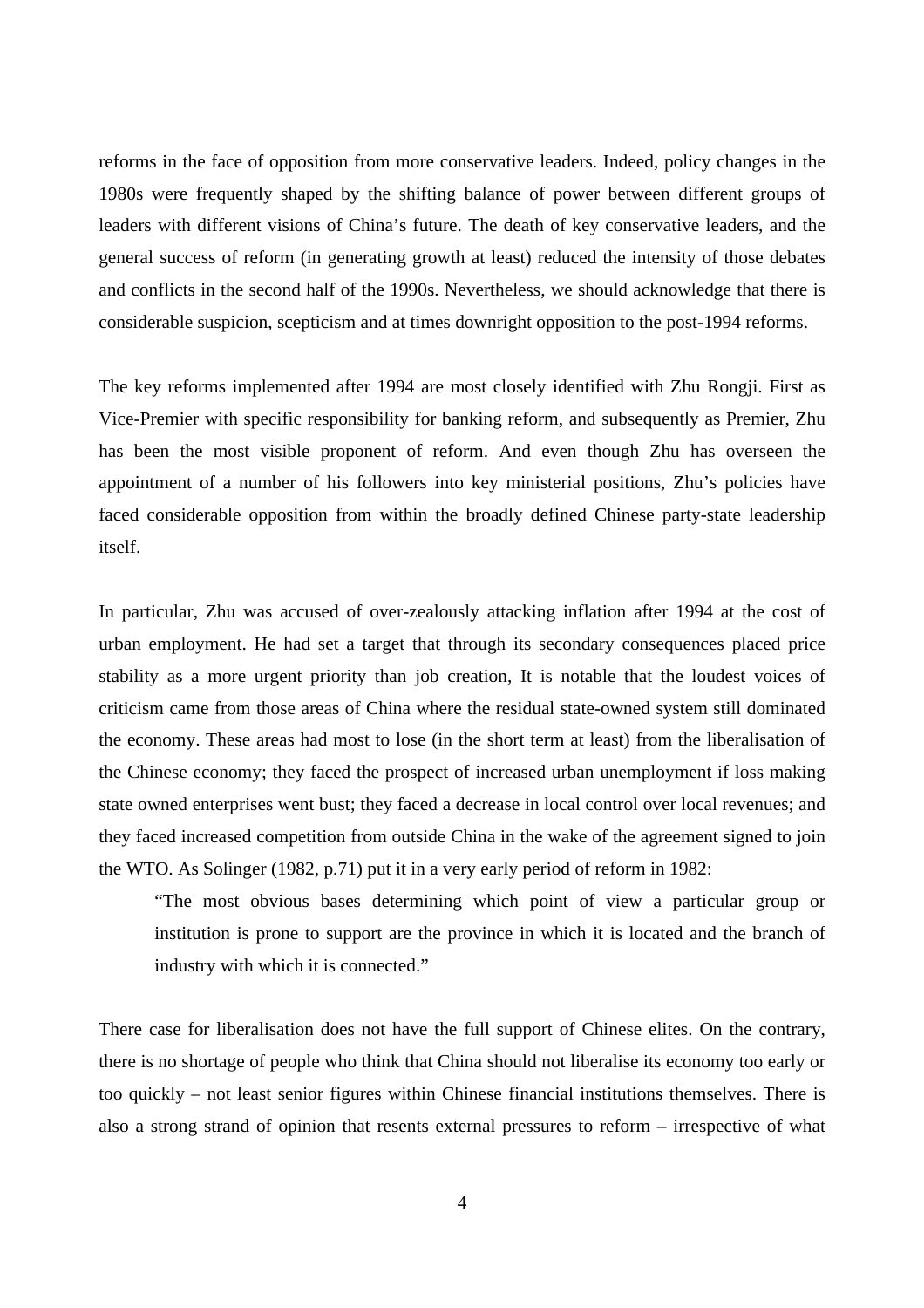they say, it is the fact that they are external actors that is the problem. There remains, then, a lack of consensus over the timing and pace of reform, if not the ultimate direction. As such, many of the post-1994 reforms have been implemented in the face of considerable opposition from the very groups whose interests could be damaged by the reforms.

Zhu's initiatives are often referred to as a process of "recentralisation"<sup>3</sup>. While they are indeed intended to increase the power of the central authorities, we should be careful not to associate these processes with previous attempts to recentralise the economy in the 1980s. The intention was not to return to draw back from the market as was the case with the last serious attempt at recentralisation in 1988-9. Then, the then Premier Li Peng did try and restore planning control through the reintroduction of price controls, and by strengthening central planners' control over investment capital (Renmin Ribao 1988, p.17). It is notable that Li Peng himself argued that financial problems existed because "the old structure coexists with the new, we are faced with many new contradictions". While Li Peng saw the solution to financial instability in returning to the plan<sup>4</sup>, Zhu Rongji's solution was to create new mechanisms of macro-economic control over the Chinese economy. Zhu's attempts to "recentralise" the economy in the 1990s was intended as one step on the way to greater economic liberalisation, not a retreat from it.

In many respects, isolating different areas of policy change misses the point that the post-1994 reforms were intended to finally replace the plan with a new integrated and holistic system. It was a direct response to economic fragmentation and built on the premise that financial reform, fiscal reform, enterprises reform and international liberalisation had to be coordinated. Nevertheless, for the sake of simplicity, the following analysis is divided into two sections. The first deals with the growth of local economic control, and the second with the subsidisation of employment and the growing debt crisis.

 3 See, for example, Lam (1999). Zheng (1999) refers to these processes as "selective recentralisation".

The failings of which had led to the decision to introduce economic reform in the first place.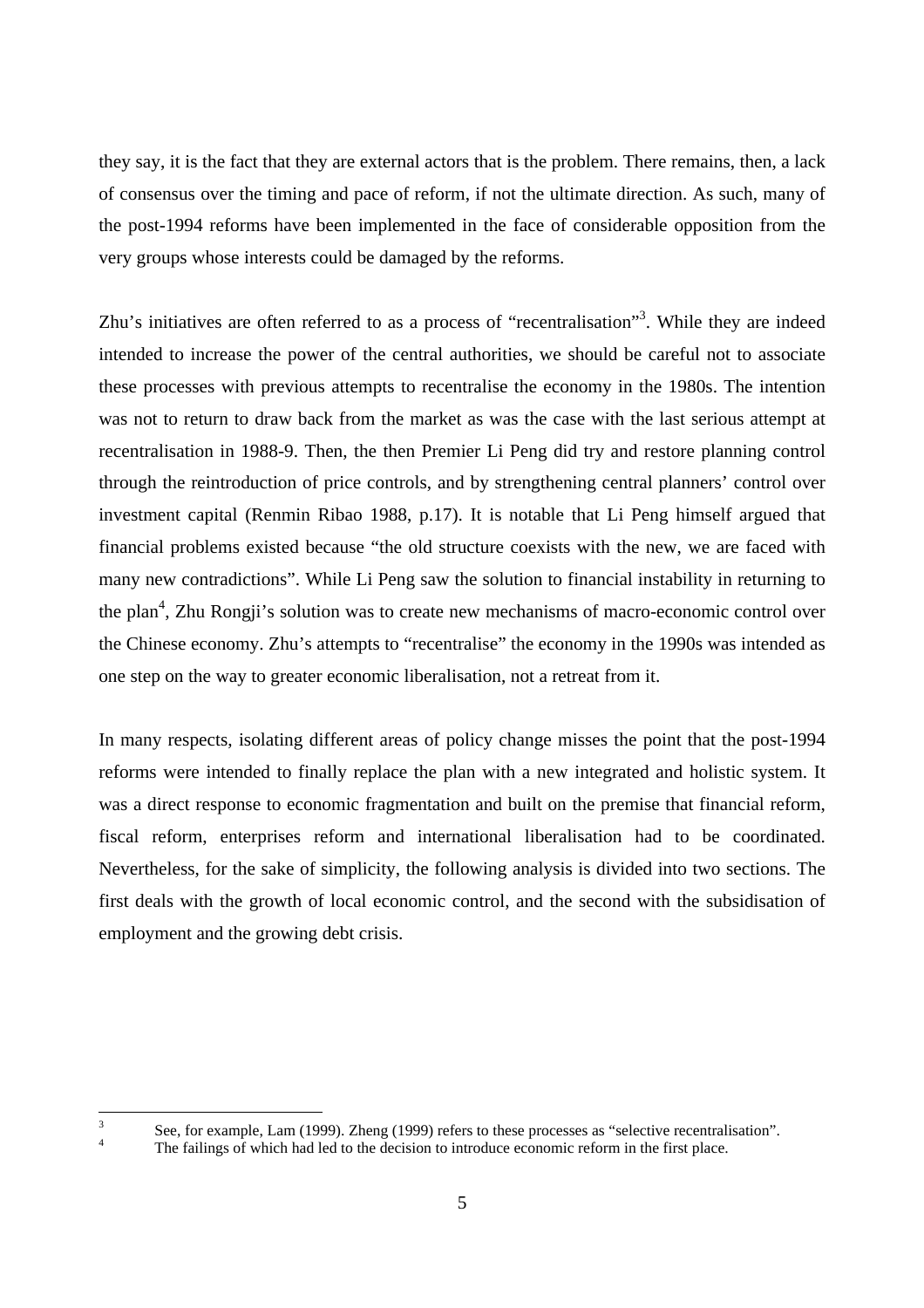#### Power to the Provinces?

Decentralisation of economic authority to the provinces did not begin with the post-Mao reforms. Considerable power over local economic affairs was devolved to provincial level units in 1956 and 1957, and again during the Cultural Revolution. However, in these early periods of decentralisation, local initiative was constrained by both the maintenance of planning restrictions and targets, and the lack of local financial independence. Locally collected revenues were remitted to the central authorities which then used these funds to cover national projects and to redistributing wealth across the country. Thus, Lardy  $(1975, p.57)$  argued that the key to – perhaps the defining characteristic of - the old financial system was that there was no correlation between collecting and controlling finances.

In dismantling the planned financial system in the 1980s, the central leadership deliberately and consciously created a link between local collection and control of finances. Indeed, as the central authorities consciously devolved considerable financial authority to local governments, it might seem strange that they have subsequently spent so much time and effort in attempting to regain this power. This is in part due to the fact that in its hurry to find a strategy that would maximise economic development, the central authorities did not think through the consequences of reform, or coordinate policy in different areas<sup>5</sup>. While individual policy changes might have had their own internal logic, they were not planned in conjunction with reforms in other areas. The planned consequence of reform in one area was frequently undermined by reform in another related area. It was not unheard of for reforms in different areas to totally contradict each other.

The growth of local financial autonomy, then, results from a combination of changes in fiscal system and the banking system in combination with the impact of the introduction of more market mechanisms. So while a loss of central revenues relative to the provinces was perhaps

 $\overline{5}$ <sup>5</sup> Moreover, quite straightforward mistakes were made in the formulation of centre-province fiscal policy. Most clearly, the system was not built to cope with high levels of inflation. After decades of price stability, the partial introduction of market mechanisms exacerbated inflationary pressures in an economy where total demand outstripped the ability of the economy to meet those demands. This not only increased the revenue base of the localities above the figure calculated by the centre, but at the same time increased the financial burdens of the centre. The lack of an indexing mechanism in centre-province fiscal relations proved to be a very costly error for the central authorities.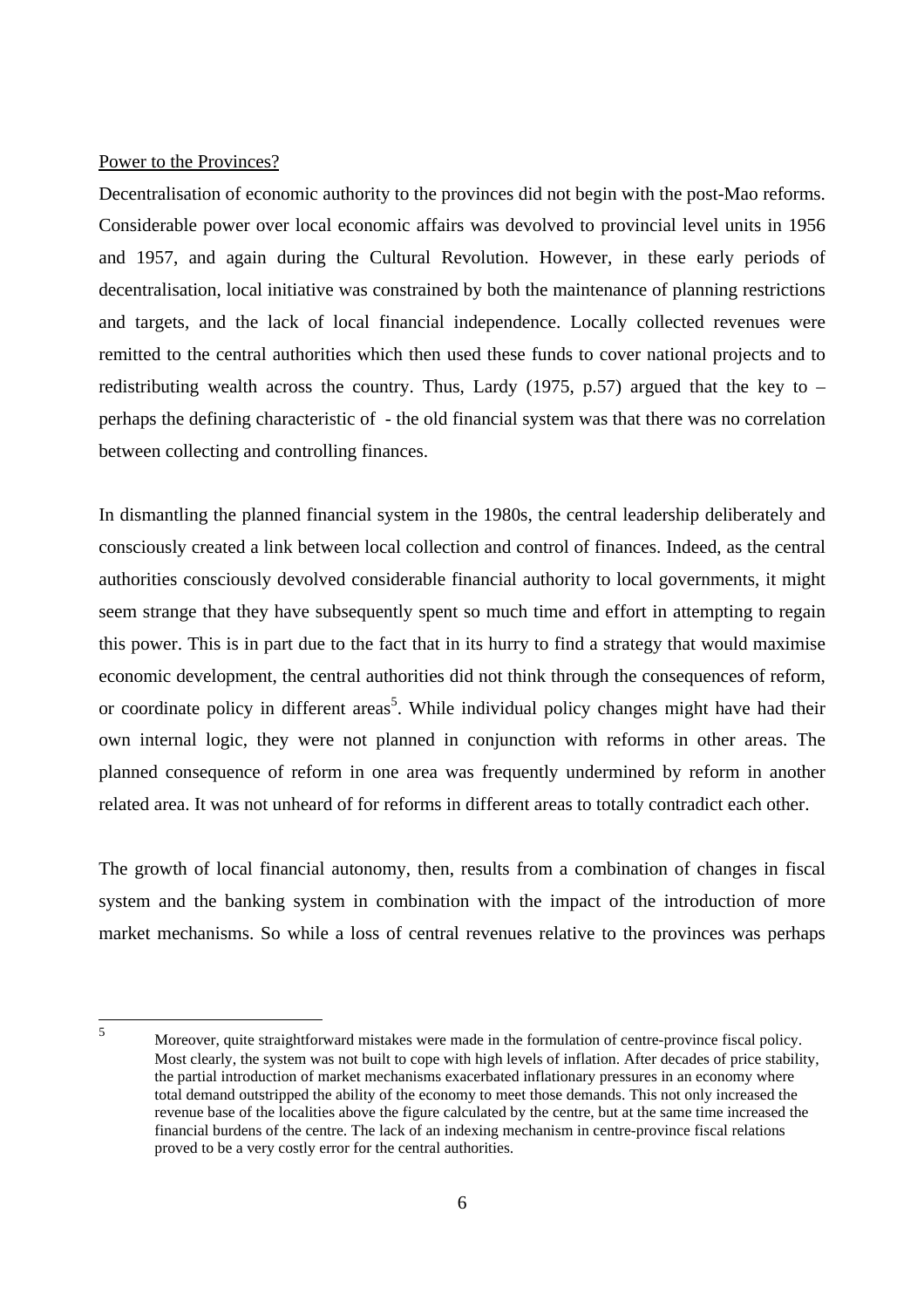inevitable, as Wong (1991, p.690) noted, "the magnitude and rapidity of this decline appear to have caught officials in China by surprise".

### **Revenue Sharing Reforms**

As noted above, under the plan, there was no correlation between collecting revenues from any specific territory and controlling the use of those revenues. This system began to change with the introduction of new budgetary arrangements in Jiangsu province in 1976<sup>6</sup>. Rather than setting targets for the collection and remittance of local incomes to the centre, the new system allowed the provincial authorities to keep any surplus revenues collected over and above the agreed amount to be remitted to the centre<sup>7</sup>. A slightly different method was employed in Sichuan Province where different categories of income were subject to different sharing rates, and a five year targets were used instead of the three year cycle in Fujian model. It was this "Sichuan model" that became the basis for national strategy in February 1980 $8$ .

But what happened next indicates the almost haphazard uncoordinated nature of the Chinese reform process in the 1980s. The amount of revenue to be remitted to the central authorities was based on an understanding that the local government would collect all local finances. However, this basic understanding was over-ridded by the introduction of a new fiscal system, but which enterprises were to be taxed on profits. Thus, most provinces faced a decrease in revenue - but their income collection targets were not changed accordingly<sup>9</sup>.

We should note here that the revenue sharing reforms were deliberately uneven, and gave some provinces much more financial autonomy than others. Whilst Shanghai's financial responsibilities to the state remained largely unaltered by the reforms, other provinces were given special treatment. For example Shanghai continued to send around 70 per cent of its

<sup>6</sup> <sup>6</sup> Many reforms in many areas were first tested in provincial experiments before being adopted amended or dropped as national policy. For example, a number of provinces experimented in agricultural reform before 1978 – most notably in Sichuan Province under the guidance of Zhao Ziyang.

A three-year negotiation cycle also replaced annual negotiations. 8

Different specific arrangements were in place for different provinces. For example, the three municipal provinces of Beijing, Shanghai and Tianjin were under much tighter central control that Guangdong and Fujian. For details see Donnithorne (1981) and Tong (1989).

<sup>&</sup>lt;sup>9</sup> As a result of the problems facing provinces in meeting their revenue targets after the introduction of taxes on profits, most provinces turned to the "Jiangsu model" in 1982. See Yun and Li (1983) and Guo (1984).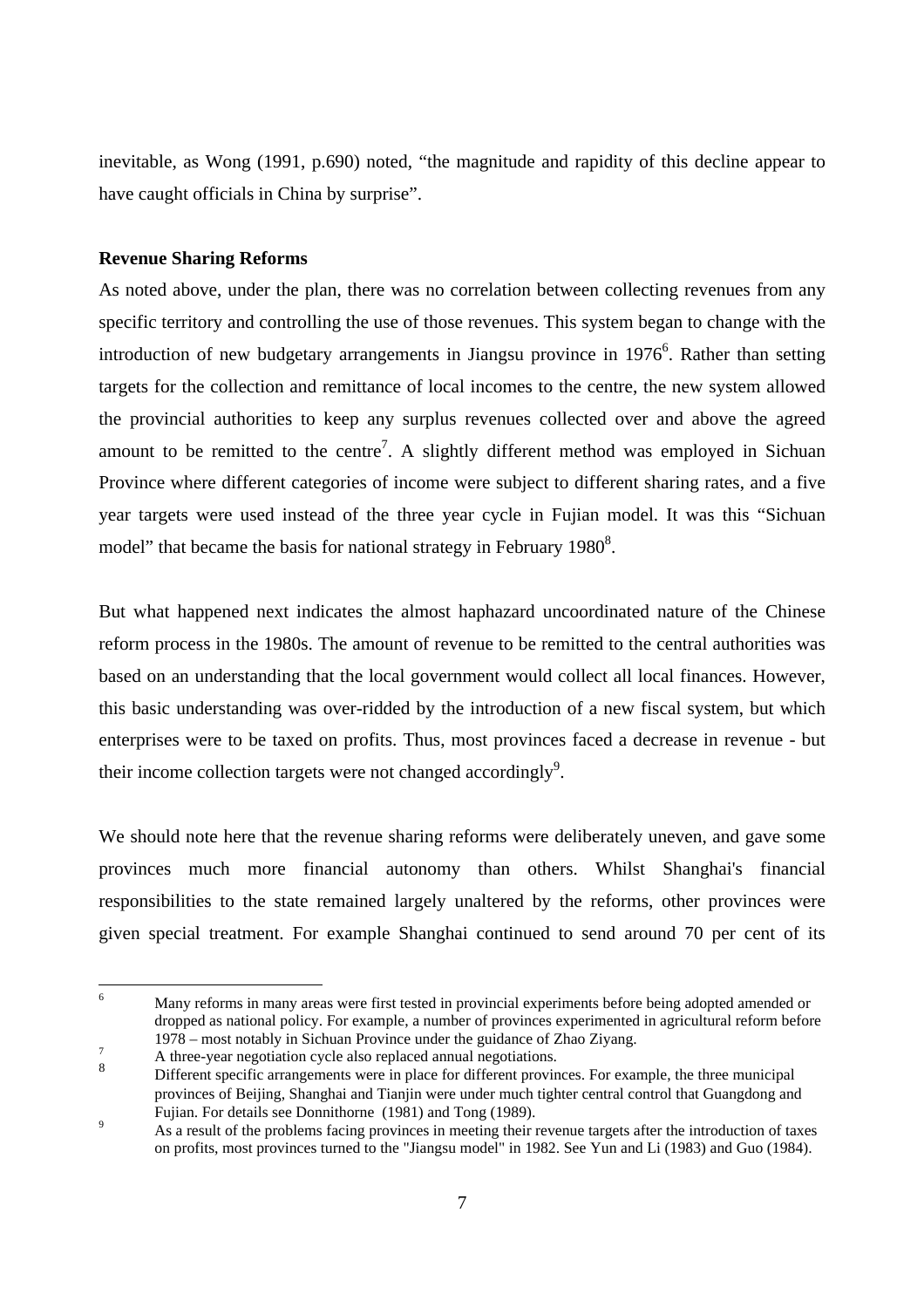income to the central authorities, but Guangdong Province remitted only 15 per cent (Wang, 1988). As such, the first stage of financial reforms not only resulted in an increase in local revenues vis-à-vis central funds, but also resulted in inter-provincial tension (Breslin, 1996) and intense political lobbying to be given the same treatment as the apparently favoured "Gold Coast" (Hamrin, 1990, p. 83).

## **Redressing the Balance: The 1994 Reforms and Centre-Local Relations**

The transition from the plan was (and remains) incomplete. It is clearly the case that market mechanisms now exert a much greater influence on the Chinese economy than at any time since 1949. Nevertheless, local governments remain crucial actors and determinants of economic activity. The old vertical dictatorship of the state plan where orders flowed directly down through ministerial and government agencies has been removed. But in many cases, this has been accompanied by the growth of a form of horizontal dictatorship (*kuaikuai zhuanzheng*) whereby the local government becomes the focal point for economic authority (Unger 1987).

## **The 1994 Fiscal Reforms and Centre-Local Relations**

This growth of provincial autonomy and the loss of central macroeconomic control over the economy was a key impulse behind new financial reforms after 1994. The reform of the taxation system in is particularly important here. The reforms were intended to redress the balance of fiscal power between centre and provinces by creating three categories - central taxes, local taxes and shared taxes. Importantly, the central government established its own national tax service to collect both central taxes, and also those taxes that are subsequently shared with the local governments (Zheng 1999, pp.1168-9). Under the old system, the central authorities entrusted local authorities with the task of collecting and reporting fiscal revenues. The creation of the new national tax service was a sign that the centre no longer trusted the localities.

At first sight, the fiscal reforms were simply an attempt at recentralisation. And in some respects, this was clearly the case. But the reforms also partially strengthened provincial autonomy in that they almost represent the creation of a quasi-federal system. At the very least, it represents another attempt to formalise an institutional relationship between centre and province that acknowledges the pivotal role of local authorities and local interests within this structure.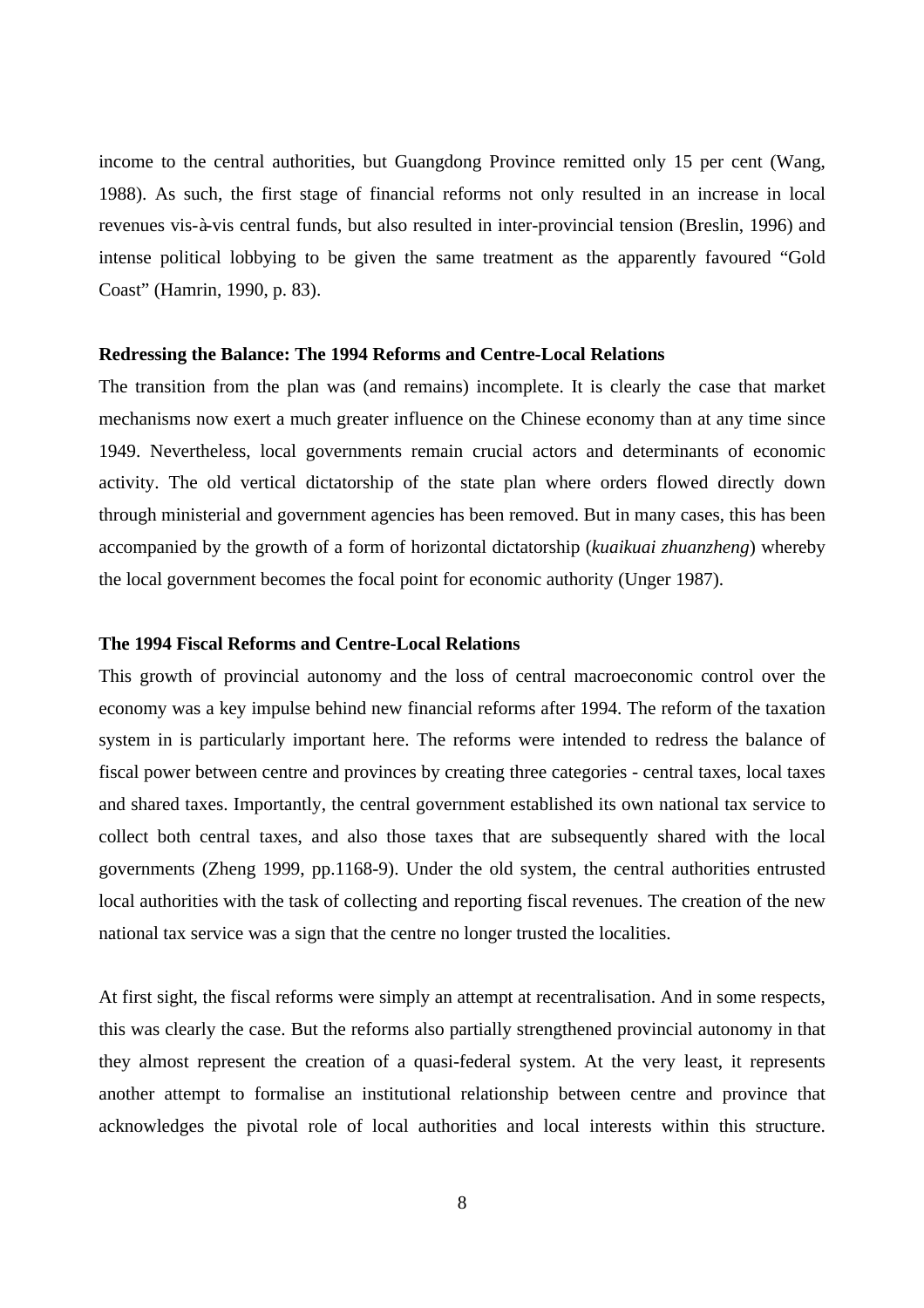Nevertheless, the immediate result of the fiscal reforms was to increase both the total amount of tax revenue, and also the proportion accruing to the central authorities rising from around 30 per cent to around 50 per cent of all fiscal revenues. The increase in the total revenue base can only be explained by either previous lax tax collection, or the deliberate underreporting of local fiscal revenues to avoid making remittances to the central authorities.

It is notable that the tax revenue continued to increase in the 1990s despite the slide into deflation. This was partly due to increased customs duties resulting from a surge in imports. But it was also partly due to campaigns against corruption and smuggling (particularly in Guangdong Province). China's tax revenues reached the RMB 1 trillion mark (US\$124.54 billion) in 1999 – up 13 per cent on the previous year. It is also notable that central tax revenue increased faster than local tax revenue – by 15 per cent as opposed to 11.5 per cent. By the end of the decade, the balance of centre-province shares of total tax revenue had reached 58-42 (Xinhua, 11 January 2000).

## **Fees and Taxes**

On the face of it, then, the fiscal reforms were successful in that they increased the total volume of fiscal resources. More important, they partially redressed what the central leadership perceived to be a structural imbalance in the division of finances between centre and locality. However, tax revenues are only part of government income in China – indeed, only 40 per cent of all government revenue. The majority of government income is termed "extra system" revenue, which Gao Peiyong (1999, p.41 and p.45) defines as those

"revenues whose regulations are formulated independently by various departments and localities and which are collected and disposed of by them as well…. If this state of affairs lasts for a long time, it will inevitably jeopardize the unification of national administrative orders and China's long-term stability."

Complaints about impositions of ad hoc fees by local authorities rank high in the list of problems faced by foreign companies operating within China. But while foreign companies might feel that they are being treated unfairly, they are effectively being treated in the same way as many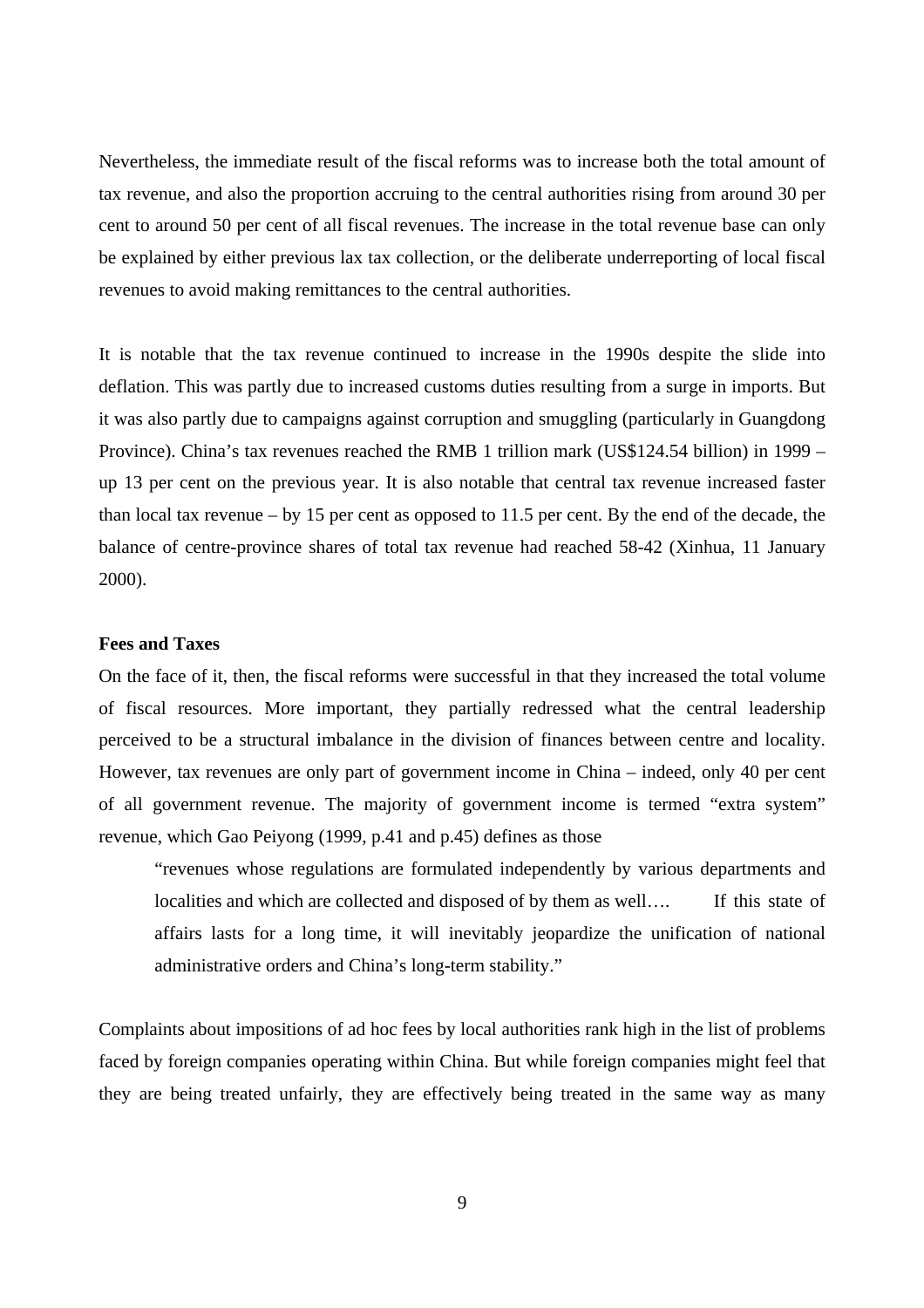Chinese companies. Essentially, anyone or anything that makes a profit is likely to face new fee charges.

#### **Local Control of Financial Institutions**

The importance of fees as a source of local revenue is just one example of how the Chinese financial system has proved difficult for the central authorities to control. An example of how the financial systems are moulded to serve specific interests.

Another example – perhaps more important for an understanding of financial reform – is the way in which banking reforms altered the relationship between central and local authorities. In 1984 the People's Bank of China was designated as the Central Bank, and four large specialist banks were introduced, each channelling capital for different sectors of the economy. Thus, the Industrial and Commercial Bank was responsible for channelling finances into State Owned Enterprises; The Construction Bank of China was responsible for new investment projects; The Agricultural Bank of China was responsible for agricultural procurement, and rural investment (including rural industry); and the Bank of China took control of foreign exchange business.

This was followed in 1985 by a key transition from the plan, in that China switched from a grant based to loan based investment system. In order to facilitate the transition from central grants to bank loans, the power of specialised banks in the localities was increased in 1985. But in setting the investment quota for the new banks, the central authorities announced that the 1985 investment quota would depend on the amount of loans extended in 1984. This move coincided with the extension of managerial responsibility in urban industrial sectors, which included lifting ceilings on staff wages and bonuses. As with the banking reforms, the amount of money allocated for wages in 1985 was based on the size of the 1984 wage bill and according to You Ji (1991), "Many enterprises, as a matter of urgency, distributed extra money to the workers".

The move to bank loans sponsored a huge boom in investment in capital construction by local governments (Huang Da 1985). While investment in state planned projects recorded a 1.6 per cent year on year increase in 1985, investment in unplanned projects by local governments increasing by 87 per cent. Crucially, while state planning agencies and financial authorities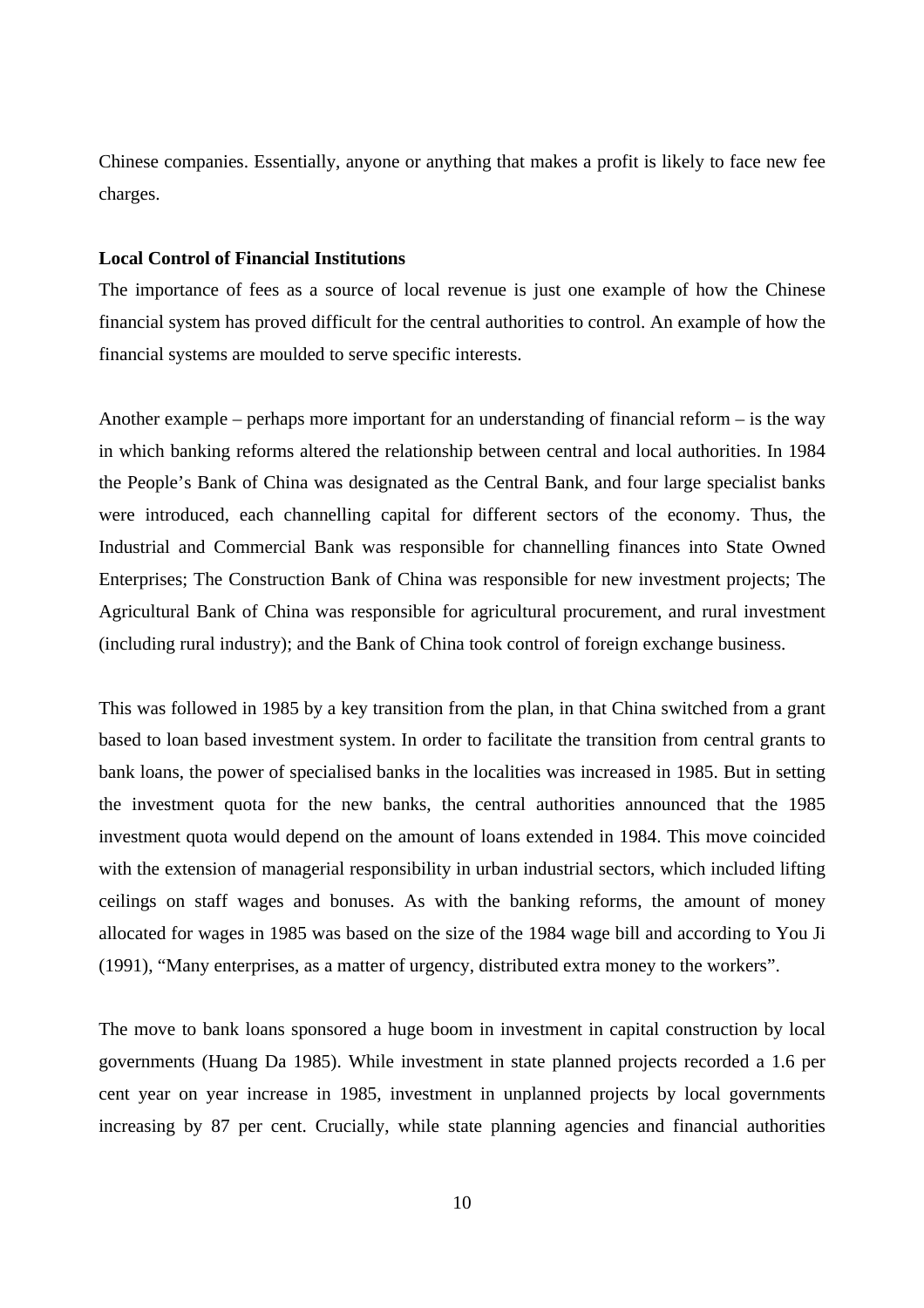controlled the provision of 76.6 per cent of internal national investment capital at the start of the reform process, this proportion fell to 33.2 per cent in 1986 as a result of the new banking reforms (Zhu Li 1987).

Despite exhortations from central leaders calling for restraint and a cut back in investment, local authorities continued to make the most of the banking reforms. It was not until Li Peng replaced Zhao Ziyang as Premier (in 1987) and implemented an economic retrenchment campaign in the Autumn of 1988 that investment spending began to come under control. As a World Bank (1990, pp.24-5) report commented:

"It has taken the People's Bank of China nearly four years, since its designation as a central bank in 1984, to gain a measure of control over credit expansion and deflect the demands of local government authorities on its provincial branches. Earlier episodes of credit tightening in 1985, 1986 and 1987 could not be sustained in the face of provincial opposition." [emphasis added]

Here we need to focus on the notion of dual control of local level organisation in China. Administrative organisation is built on twin and simultaneous functional and geographic channels. Thus, a provincial branch of a bank is vertically responsible to the bank's central offices, and ultimately to the Ministry of Finance. But at the same time, it is also responsible to the provincial finance bureau and the provincial government. The latter has the advantage of hands on contact with the branch, since it is in direct day-to-day contact with bank officials. Furthermore, it possesses considerable power in terms of allocating goods, services and personnel to the banks. Thus, while not formally an agency of local government, local branches of banks often act as if they are part of the local government structure.

The power of local authorities<sup>10</sup> to collect and impose fees and local influence (of not control) of local banks contributes to the characterisation of many local governments as running "dukedom economies" (zhuhou jingji) (Shen Liren and Tai Yuanchen 1990). The notion of dukedom

 $10$ We should exercise care in assuming that there is a single local interest at work in each local authority. Duckett's (1998) investigation of Tianjin Municipality, for example, found that different departments within the local government were following their own independent policies which entailed independent strategies for raising capital.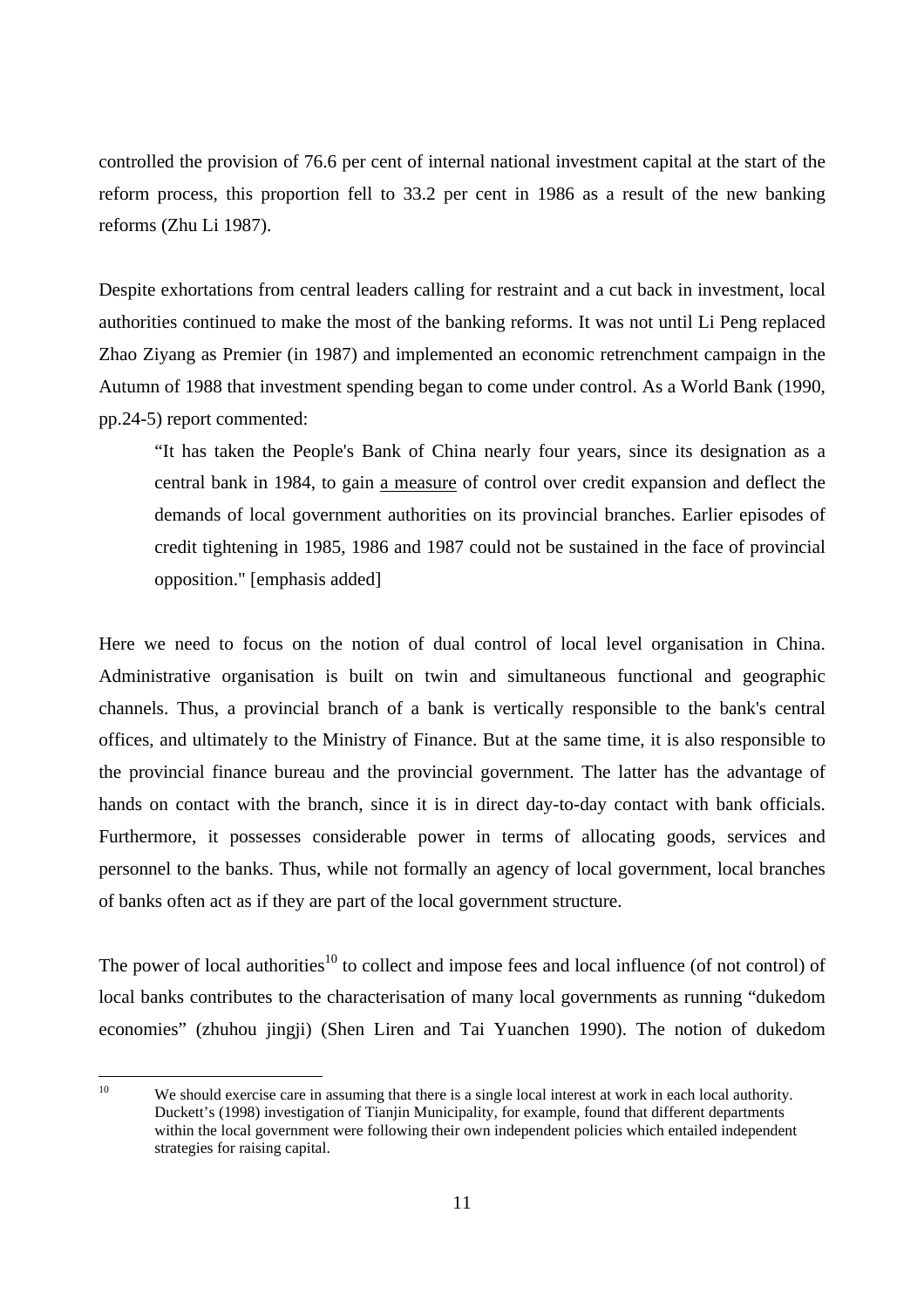economy is not just that the local government is in control of finances etc, but also controls the judicial system as well; "Since courts and judiciary departments are subject to local Governments, justice cannot be brought along in many fields" (Xie Ping 1999).

While fiscal reform went some way to restoring the central authorities' ability to control the national economy, it was, in itself, not enough. As we have seen, both the levying of fees, and control of local branches of central financial institutions shifted the balance away from the centre to the provinces. Furthermore, there is financial "chaos and mismanagement" resulting from the expansion of local financial institutions (Gao Zhanjun and Liu Fei 1999, p.53). For example despite a policy of encouraging mergers in light of the failure of the Guangdong International Trust and Investment Corporation (ITICs), there were 222 locally controlled ITICs with total assets of over RMB 460 billion Yuan at the end of 1998.

In addition, to the ITICs, there are literally thousands of small scale locally controlled rural and urban credit cooperatives. For example, even after 2000 urban cooperatives had been merged to form 87 urban commercial banks by the end of 1999, this still left around 2000 urban and around 50,000 rural credit cooperatives (Wang Dayong 1990, p.30). As a result of local control and horizontal dictatorship, many of these essentially exist beyond the reach of the central macroeconomic control and central financial regulatory institutions. Indeed, this quote from Xie Ping (1999, p.13) provides a succinct assessment of the impact of localism on the financial system:

"a considerable number of financial institutions to be restructured are jointly invested by local Governments and controlled by them. It is local government's intervention of senior management and business that cause the loss and difficulties of these financial institutions. Consequently, upon merger, restructuring and closure or even bankruptcy of these financial institutions, on the one hand local governments are only responsible for liabilities up to the amount of their investment, but on the other hand for the local interest their intervention in the described processes are severe. Even judicial justice can not be guaranteed since local judicial departments have to obey the orders of local governments."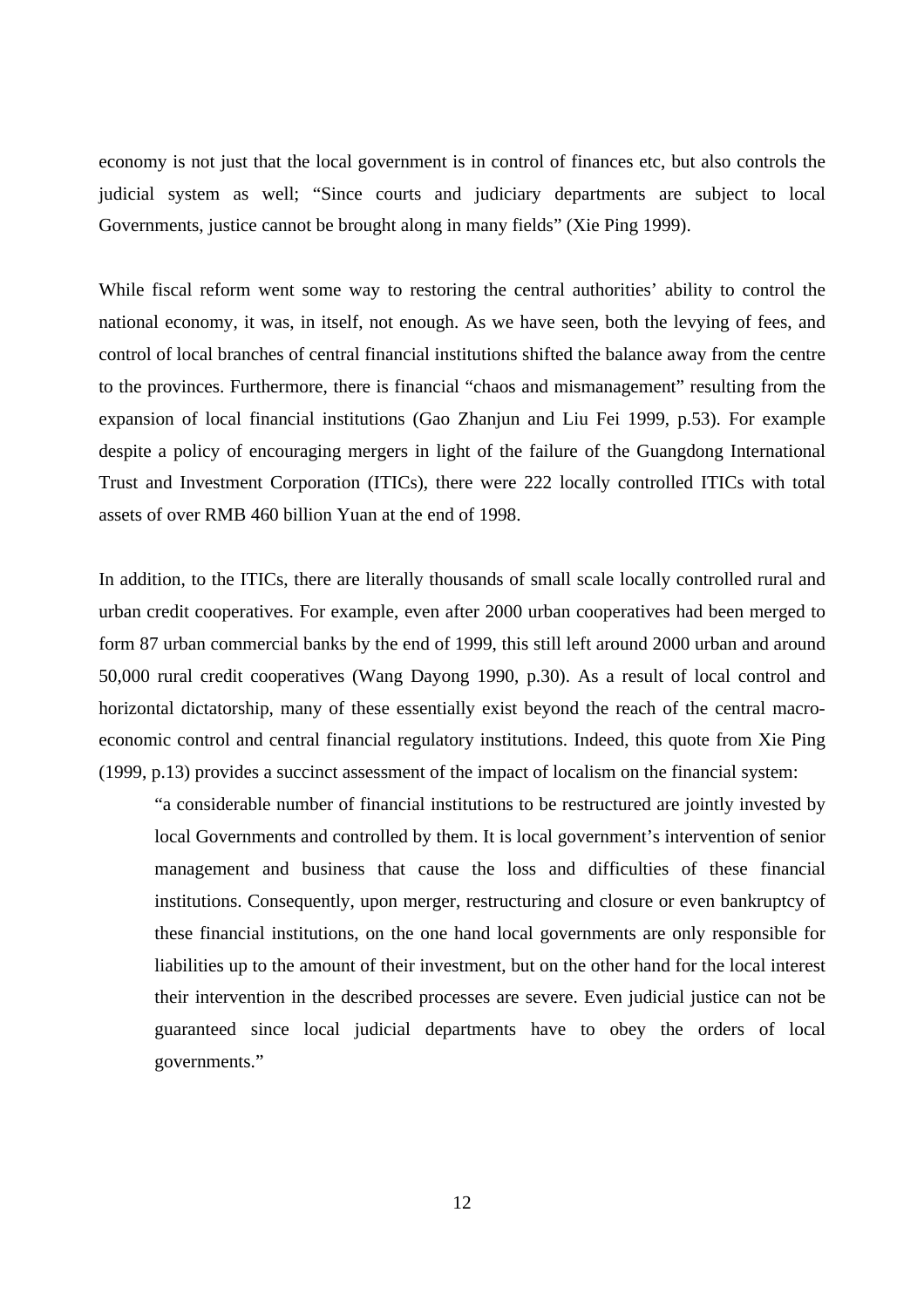It is this concern with local control over local financial institutions that led the PBC to undertake a major structural reform in August 1998. The central bank abolished its 49 provincial branches and replaced them with nine multi-provincial regional offices.

"The purpose of these reforms were to put an end to local government (mainly provincial government) disturbance in monetary policies and financial supervision of the Central Bank; and to set free state-owned commercial banks from the intervention of local government." (Xie Ping 1999, p.4)

In addition to the general issue of local financial autonomy, the PBC reforms were aimed at facilitating fundamental reform of the banking structure in an attempt to deal with the technical insolvency of China's major banks – a problem that results from the leadership's strategy of providing a soft-landing on the transition from socialism.

#### Safety Net Socialism and Financial Reform

If the decentralisation of economic power is one defining characteristic of the Chinese reform process, a second is what we might call "safety net socialism". The leadership's desire for rapid economic growth has been tempered by a recognition that rapid growth can be as politically destabilising as no growth at all. The issue of decentralised control is also relevant here, in that the central authorities have faced constant pressure from representatives of those areas that have not developed as fast as the coastal areas. But the main emphasis in this section is on the perceived relationship between unemployment (particularly urban unemployment) and social stability.

## **Government Debt and The Subsidy Cycle In The 1980s**

In the initial period of reform, one of the major political tasks associated with reform was assuring key sectors that the new era would not harm their interests. Thus, for example, rather than liberalise grain production and supply, the government retained central pricing an allocation to ensure relatively equable supplies of basic foodstuffs. With the price of other produce increasingly set by the market, the government essentially controlled incentives for grain production by increasing the procurement price. In most cases, an increase in the grain procurement price subsequently led to an increase in urban subsidies to offset the impact on urban purchasing power.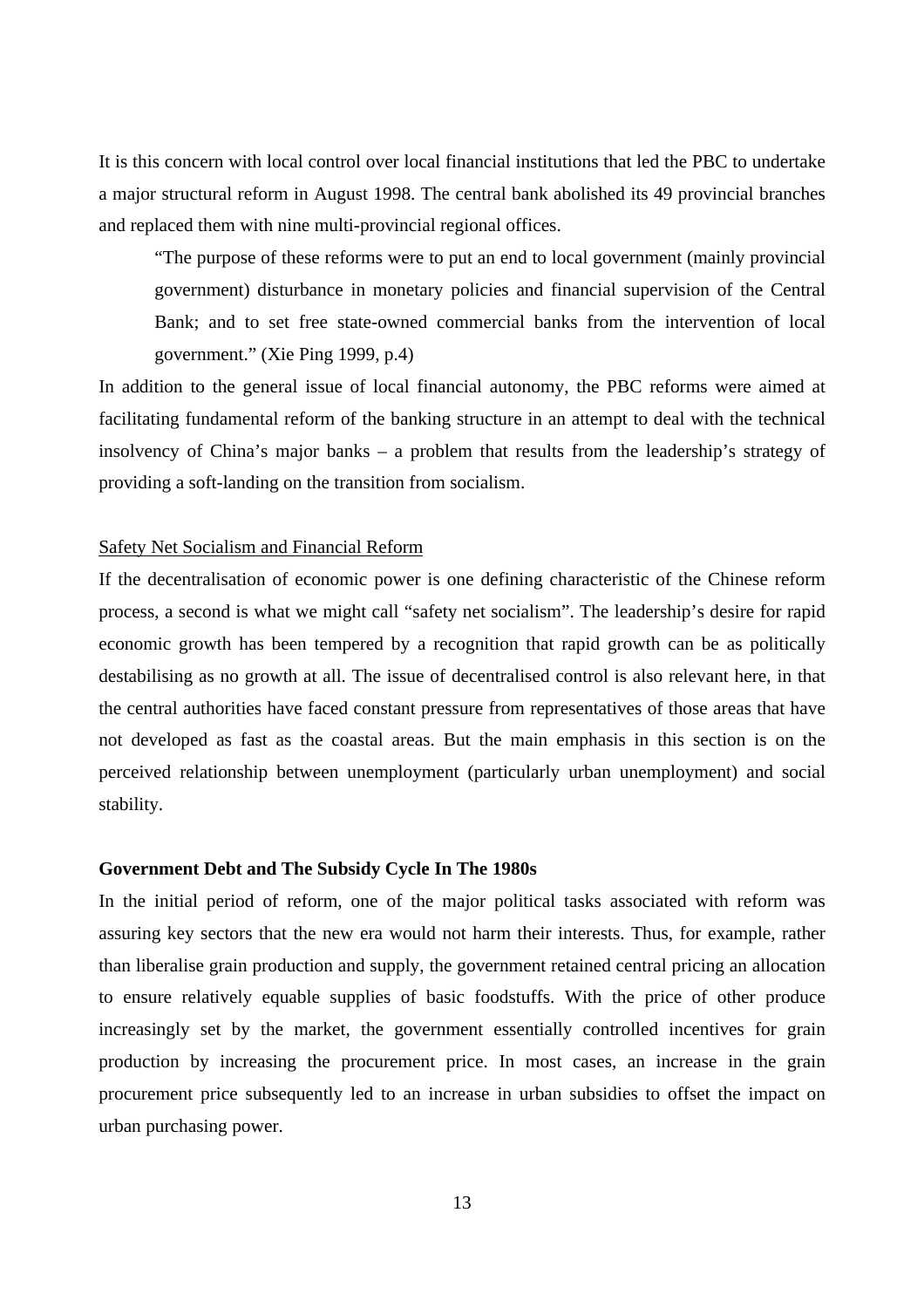By the end of the 1980s, official Chinese figures showed that subsidies constituted almost a quarter of total central government expenditure. The political logic of reform was creating a subsidy cycle that was proving difficult to overcome. And while subsidies to maintain purchasing power were an important component of this subsidy cycle in the 1980s, debt to maintain employment became a characteristic of the 1990s.s

It is difficult to overestimate the importance that the Chinese leadership ascribes to maintaining employment. Particularly in urban centres, maintaining employment is seen as the pre-requisite for the maintenance of social stability, and perhaps even the CCPs continued grip on power. A quick survey of China's employment statistics give some indication of why employment comes so high on the list of the leadership's concerns. We should also bear in mind that China does not have a national system of social security. China developed a system of workplace socialism after 1949, through which the danwei in urban centres and the collective in the countryside provided health, education and welfare.

"although China has been building socialism for nearly half a century, yet, the unemployment insurance system, one of the basic systems of a socialist society, has remained in name only. It cannot play the role of a social safety net. Once a worker gets unemployed, he would lose everything." (Hu Angang 1999, p.20)<sup>11</sup>

With no national social welfare safety net<sup>12</sup>, the costs of maintaining employment can in some respects be considered to be disguised social welfare payments.

The PRC had a labour force in 1999 of roughly 709 million people – around a quarter of the world's total labour forces and around one and a half times the combined workforce of all developed states. In the countryside, mechanisation and the replacement of collective socialist motivations with private and profit motivations resulted in the loss of an average of six million workers a year in the 1990s, and it is widely accepted that around 120 million rural workers are without work for most of the year $^{13}$ .

 $11$ <sup>11</sup> Unless otherwise cited, the following unemployment statistics are all taken from Hu (1999).<br><sup>12</sup> Eurosiments in different forms of welfare systems are opening in a number of places capes as

 $\frac{12}{13}$  Experiments in different forms of welfare systems are ongoing in a number of places across the country. There are considerable regional variations – largely caused by the still very labour intensive rice planting and harvesting periods.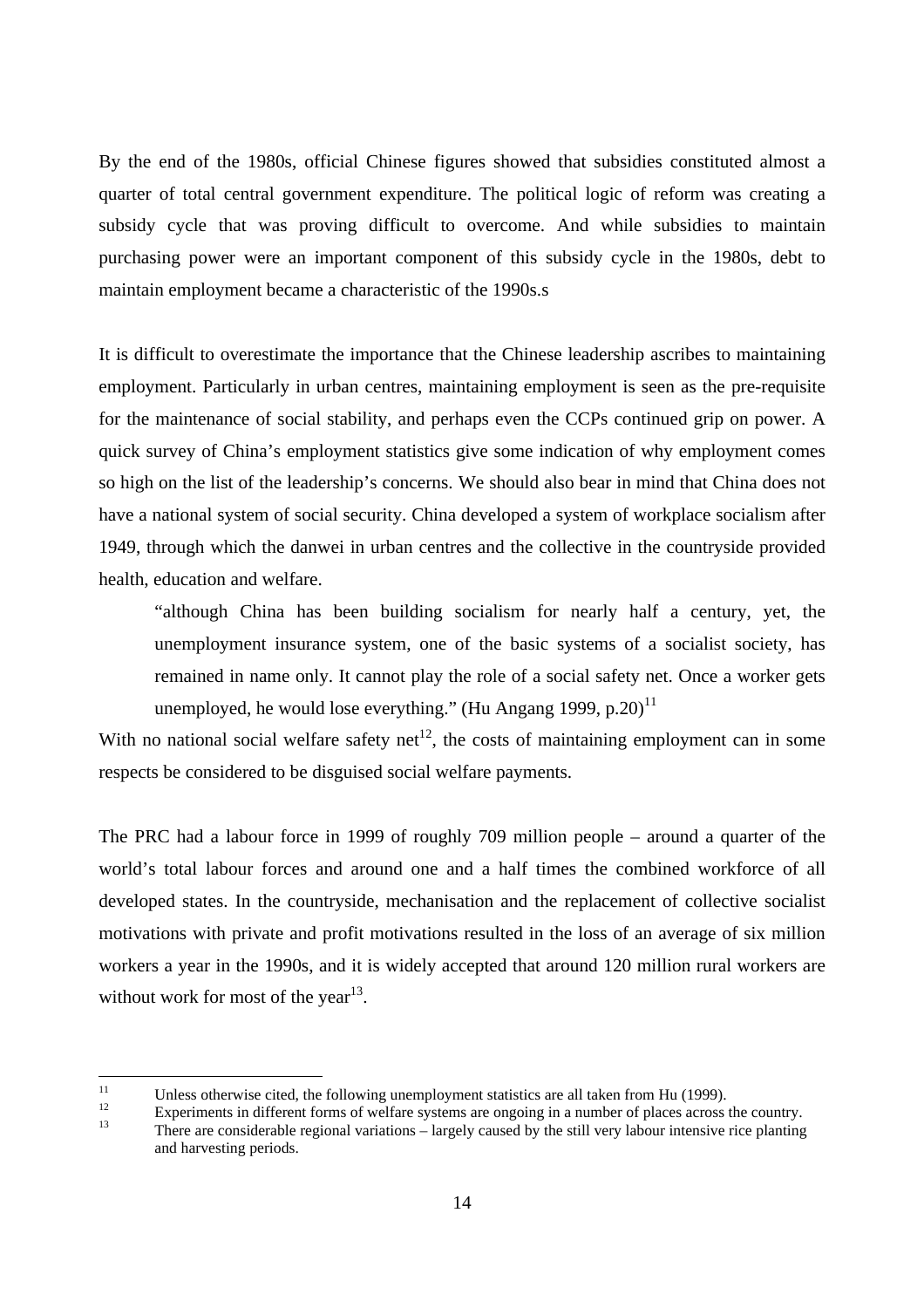One of the more notable consequences of this increased rural unemployment is the growth in migration – both state sanctioned and supported, and illegal. Not surprisingly, China's poorest provinces are the major sources of migrant workers<sup>14</sup>. Neither is it surprising that many have made their way to the cities in search of jobs – to the extent that people with rural household registrations accounted for 29.85 per cent of the new urban workforce in 1996. Rural unemployment is now very definitely an urban issue.

The extent of the unemployment problem in rural China is clearly significant. But for the purposes of this paper, we need to turn our emphasis to the issue of urban unemployment. The official urban unemployment rate remains below four per cent. But these figures ignore laid off (xia gang) workers – and workers can be laid off for up to three years before they count as officially unemployed. While urban unemployment increased by about 8 per cent per annum in the 1990s, the number of laid off workers increased by around 40 per cent a year.

Thus, while in 1993, laid-off workers accounted for around 3 per cent of the total urban payroll, the figure had risen to 8 per cent by 1996. Two thirds of these laid off workers are from SOEs, and, as with all things in contemporary China, there are large geographic variations. In essence, the old industrial bases have both the highest levels of unemployment and the highest levels of laid off workers – 14.2 per cent of the pay-roll in Liaoning, 13.8 per cent in Heilongjiang, 11.2 per cent in Hunan and so on<sup>15</sup>.

#### **Non-Performing Loans and Institutional Debt**

Throughout the reform period, the government has devoted a considerable amount of government spending on subsidies to keep loss making enterprises in operation. Latterly, it has also relied on loans from the banks to serve the same function. As these loans are influenced by political considerations and often ordered by government officials, they are sometimes referred to as "para-fiscal" investment (Wang Luolin, Liu Shucheng and Liu Rongcai 1999, p.6) and can be considered to be quasi-government debt. While the government debt balance as a percentage

 $14$ <sup>14</sup> For example, in Gansu, over 21 per cent of registered peasants working elsewhere; 20.6 per cent in Ningxia; 18.4 per cent in Sichuan; 18 per cent in Anhui and so on.

<sup>&</sup>lt;sup>15</sup> The major difference here is that the unemployed are the younger generation, while the older generation dominate the "laid-off" category.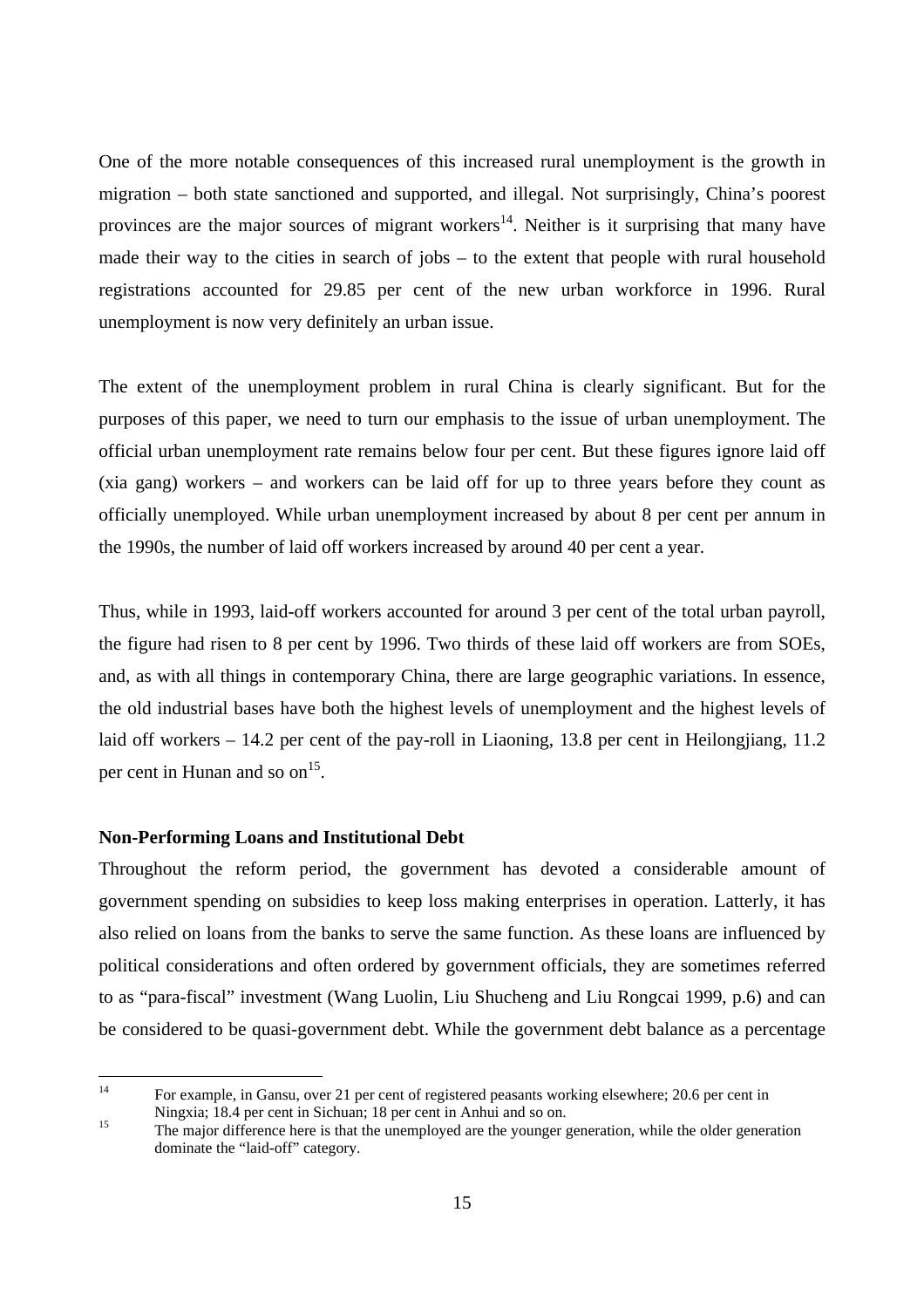of GDP was only 8 per cent in 1997, the figure rises to 33.12 per cent if you include nonperforming loans as part of the calculation (Yu Yongding 1999, p.12)<sup>16</sup>.

The Chinese State Statistical Bureau announced that unpaid loans to various levels of government accounted for 10 per cent of Chinese GNP in 1995 (China News Digest, 15 December 1996), while a World Bank (1997) calculation suggested that non-performing loans accounted for 20 per cent of the assets of Chinese banks. Looked at from the enterprise side, debts equalled 71 per cent of the assets of non-financial state owned enterprises (SOEs) capital structure in 1995. As non-productive loans in support of political stability increased in the 1980s, then the returns on assets of China's specialised banks dropped from around 1.4 per cent in 1986 to virtually nil by 1997 (Lardy 1998, p.100). And while the capital of state banks increased by 1.88 times between 1987 and 1996, the balance of loans provided by state banks increased by 5.25 times (Wang Dayong). Add this all together, and "In short, China's banking system is insolvent: its bad debts exceed its capital" (Harding, 1997, p.3).

#### **Dealing With The Debt**

Finding an effective to the debt crisis thus entails much more than technical reforms in the financial system. Rather, it entails a fundamental restructuring of the Chinese economy and a fundamental change in the basis of communist party rule. The national leadership has to find new ways of finding employment, new ways of providing social welfare, and has to accept and live with higher rates of unemployment. As reform of the financial system is inextricably linked with perceptions of the consequences of unemployment, processes of liberalisation and integration with the global economy are also brought into the equation.

The initial reforms of 1994, however, simply dealt with the symptoms, rather than the ailment itself. The banking reforms saw the four policy banks replaced as policy based lenders by three policy banks. The State Development Bank of China took responsibility for long term projects: notably infrastructure, and the development of strategic industries. The Agricultural Development Bank took responsibility for procurement of agricultural produce and agricultural

16

And even these figures don't give the full extent of the problem, as those unperforming loans that will not be paid off, but which aren't yet due, are not counted as bad loans. See Wang Dayong (1999, p.35).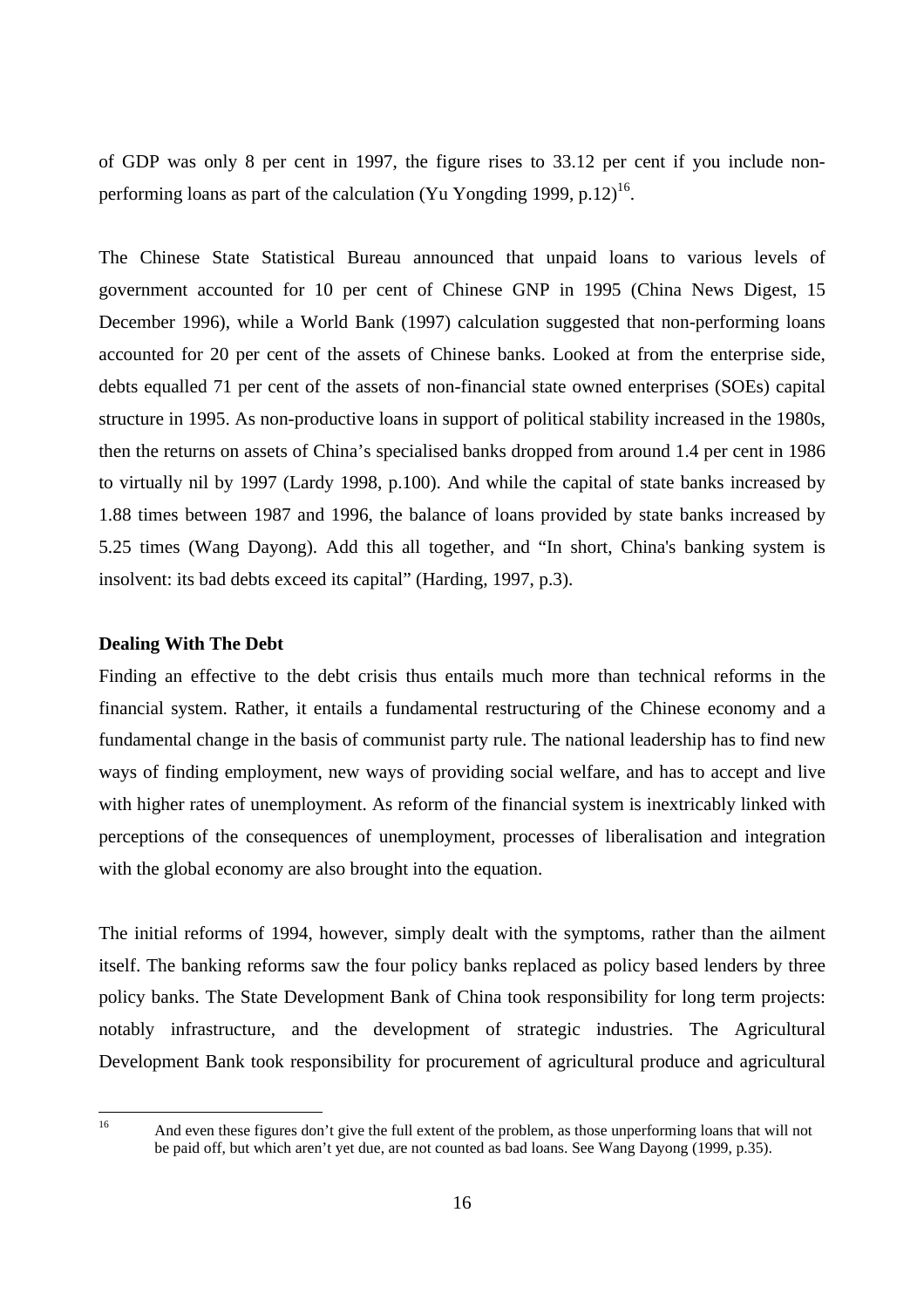development projects, and the Import-Export Bank was established primarily to provide credit to promote exports. Theoretically at least, the 1994 reform introduced effectively commercial banks for the first time, and also fostered the development of competition between banks at both central and local levels

The banking reforms highlight two key features of China's reform process. First, when new systems are introduced, they frequently, indeed, typically, do not replace the old systems, but are grafted on top of (or alongside) the existing system. Thus, when the new policy based banks were introduced, the four old specialised banks continued to operate, and retained responsibility for all their previous debts.

Second, despite repeated commitments to the independence of the banks (not least in the Central Bank Law and Commercial Bank Law, 1995), political interference remains a hallmark of lending decisions. Indeed, even the theoretical independence of the PBC is somewhat limited. Quite apart from the authority of Zhu Rongji over the bank whilst vice premier in the mid-1990s, the PBC remains a government department under the State Council, and the State Council is mandated to approve major policy initiatives (Xie Ping 1999, p.5). The autonomy of specialised commercial banks is also strictly limited. As Chen Yixin (2000) puts it:

 "With directed lending operations (especially those financing the working capital of SOEs) still ongoing, the specialized banks can hardly be said to be commercial in any real sense."

The 1994 reforms then essentially achieved little. They did nothing to deal with the existing bad debts of the now commercial banks, nor did they put an end to the extension of more bad debts in pursuit of political objectives. In an attempt to partially resolve the former, the government issued an unprecedented RMB 270 billion special treasury bonds on 18 August 1998 to replenish the capital of the four major state owned banks<sup>17</sup>. The bonds allowed RMB 120 billion of bad loans to be written off, and were intended to keep capital adequacy at above eight per cent for five to eight years.

 $17$ 

The bonds are for 30 years, are tradable and carry a 7.2 per cent annual interest rate.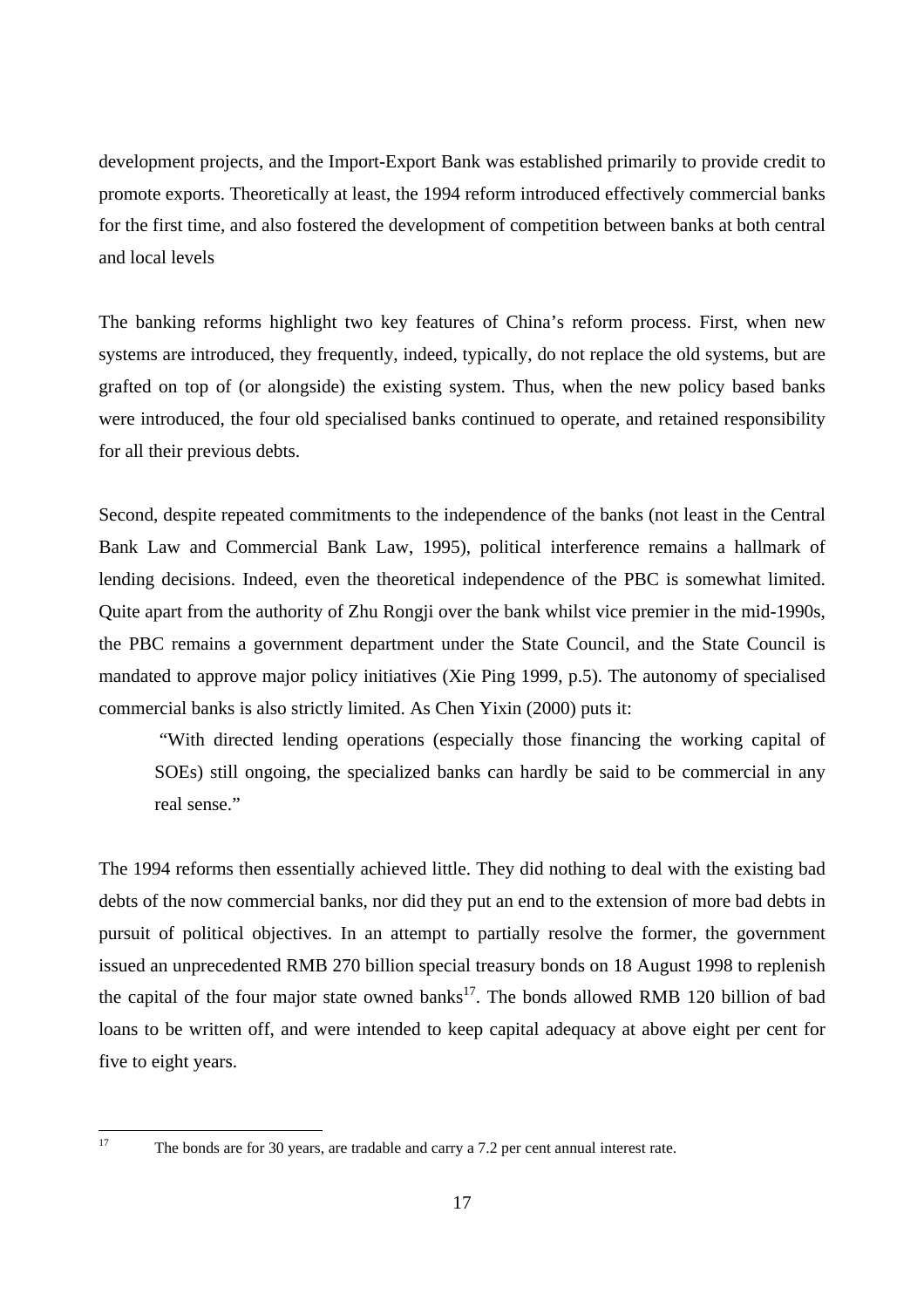#### **Debt to Equity Swaps**

Another solution lies in the extension of "debt to equity" initiatives. These initiatives simply convert some of the debt of selected State Owned Enterprises and financial institutions into equity which are then sold on to private and institutional investors. In the first instance, the equity is held and managed by four Asset Management Companies (AMCs) established to help clear the debts of the four big commercial banks. Thus, Huarong handles the bad debt of Industrial & Commercial Bank of China, Cinda those of the China Construction Bank, Great Wall those of the Agricultural Bank of China, and Dongfang (Orient – literally "eastern") those of the Bank of China.

One of the problems with the scheme, according to the Bank of International Settlements, is that the initial capitalisation of RMB 10 billion each is too little for them to survive in the long run<sup>18</sup>. Furthermore, it is only really applicable for essentially healthy companies - those who took out loans before 1995 and whose deficits are "mainly" a result of the burden of interest payments<sup>19</sup>. Thus, it is an attractive option for those that are basically sound, but does nothing for the hopeless cases. Indeed, the scheme is so attractive that it has given rise to intense lobbying from government organisations that want to help revenue generating firms in their own sector. And as Zeng Paiyan argues, if the same political pressure that frequently led to the creation of bad debt in the first place is placed on the asset management companies, then "the whole process will increase and not reduce financial risks and expenditures for the state<sup> $20$ </sup>.

#### **Bad Debts Revisited: The Politics of Employment in the PRC**

Again, these initiatives deal with some of the problems that are still affecting the solvency of state banks, but do not deal with the fundamental problem. Bad loans as a proportion of all loans remained high, and continued to increase. Effective reform is contingent on ending the strategy of using the banks as a means of subsidising employment in keeping with the party-state leadership's political goals.

<sup>18</sup> <sup>18</sup> All four received the same amount irrespective of the extent of bad debts in their area. See China News Digest, 7 November 1999.

<sup>&</sup>lt;sup>19</sup> The idea was first put into practice on a large scale after the default of the China Everbright Trust and Investment Corporation in October 1996. The problem here was that as the TIC wasn't making any money, so those who took up the equity soon faced financial losses. See Xie Ping (1999, pp.11-13).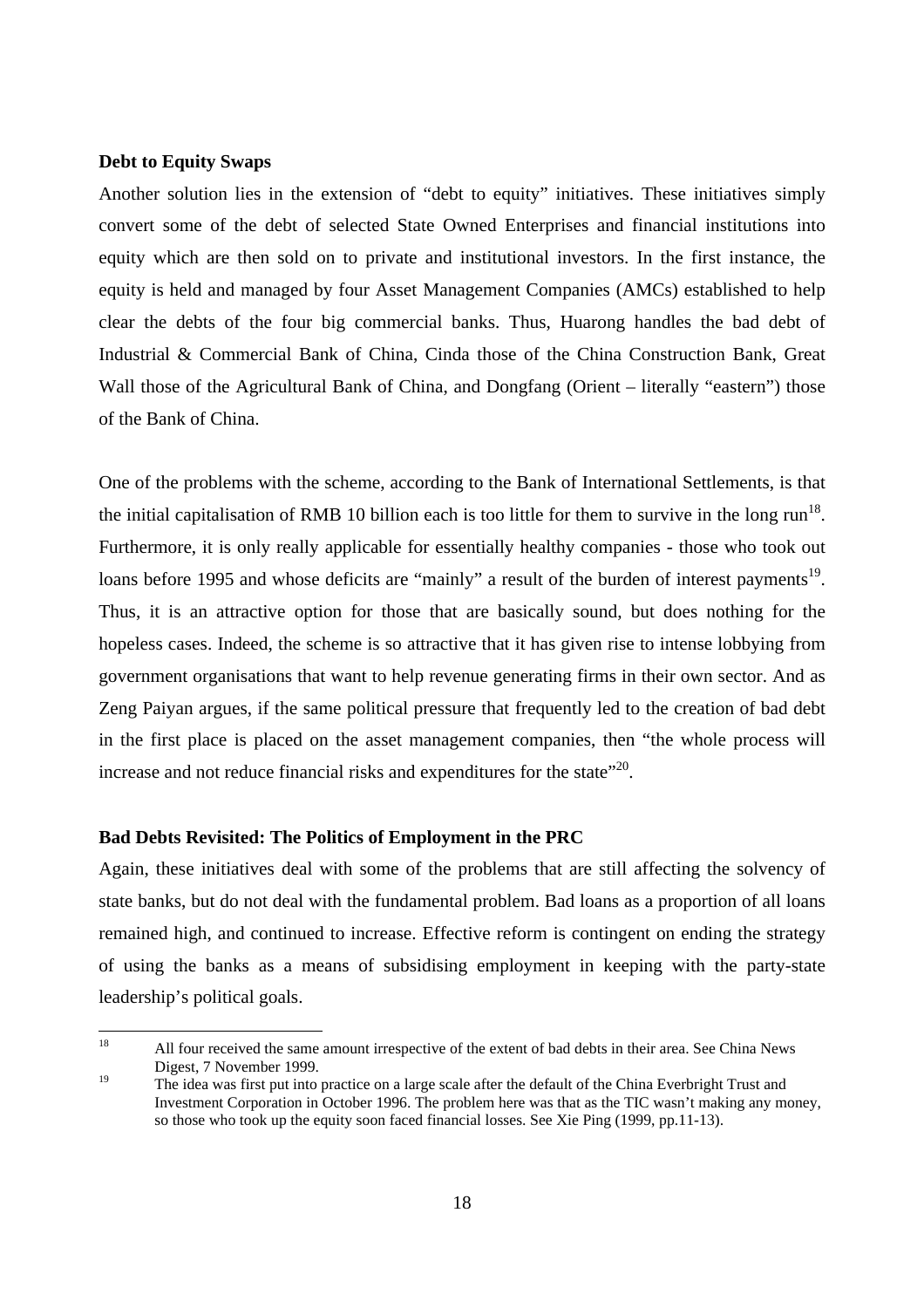In this respect, the most important reforms for the creation of a modern financial system are related to the position of SOEs within the Chinese economy – perhaps ultimately to the creation of a national social security system. As such, structural reforms, recapitalisation, debt to equity swaps and so on are not as significant as two announcements made by Zhu Rongji in 1998. First, Zhu announced that politically directed lending would end in 1998. Second, at the March 1998 session of the National People's Congress, Zhu reaffirmed his commitment accelerating reform of the  $\text{SOEs}^{21}$ .

The significance of SOEs cannot be underestimated for reform of the financial sector. In 1996 four major state owned commercial banks held more than 90 per cent of all credit funds and extended 90 per cent of them to state owned enterprises (Gao Zhanjin and Liu Fei 1999, p.54). Even after the implementation of reforms, at the end of 1998, while SOEs accounted for 63.5 per cent of all manufacturing assets, utilised 70 per cent of the national budget, and employed around 55 per cent of all urban workers. By the middle of 1999, the state owned sector had an estimated US\$200 billion worth of bad debts (Hexun Caijing, 30 August 1999).

The move towards final and fundamental SOE reform was tempered and at times put on hold as the leadership considered the social impact of rising urban unemployment. For example, when concerns over social instability resurfaced, new reactive policies were introduced to provide a temporary palliative. Indeed, rather than decrease, bank loans continued to grow in 1998 and 1999<sup>22</sup>.

This hesitation was partly a result of the delayed impact of the Asian financial crises on Chinese export growth. Export growth had essentially been relied upon to provide the opportunity to deal with problems in the "domestic" economy without jeopardising overall growth rates. It was a means of providing at least some new jobs to replace those being lost in the state sector. But falling demand in South East Asia, South Korea and most important Japan, combined with

 $20^{\circ}$ Zeng was Chairman of the State Development Planning Commission. See China News Digest, 7 November 1999.

<sup>&</sup>lt;sup>21</sup><br>Reaffirming the commitment to reform made at the Party Congress the previous Autumn.<br>At the and of August 1000, the halonge of Jagna in China's financial institutions had increased. <sup>22</sup> At the end of August 1999, the balance of loans in China's financial institutions had increased by almost 14 per cent year on year to RMB 9.2 trillion (US\$1.11 trillion), with the value of new loans from January to August RMB 571.3 billion (US\$69.1 billion) (Zhengquan Shibao, 13 September 1999).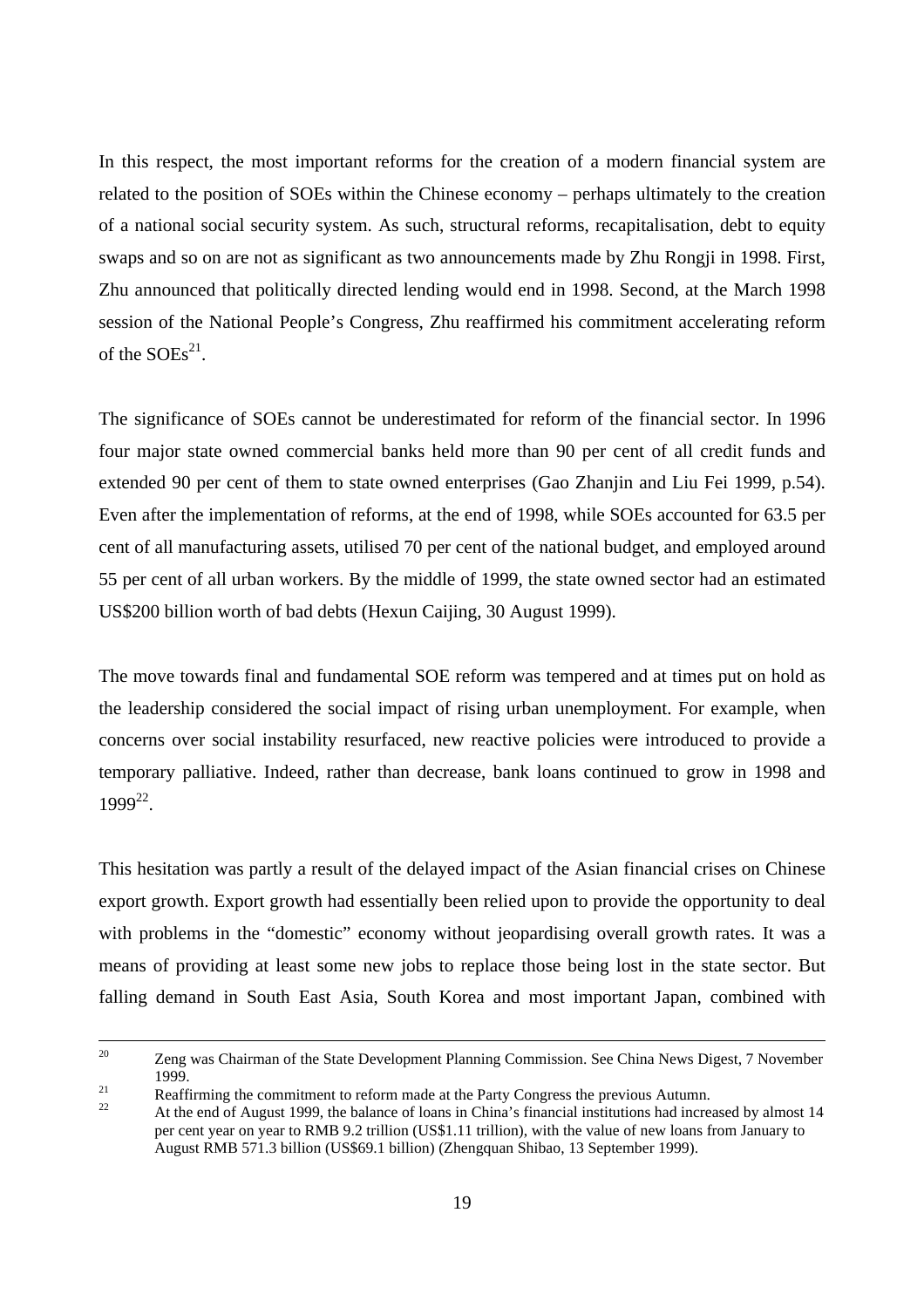increased competition from the South East Asian states undermined Chinese export growth in 1998<sup>23</sup>.

Chinese economists calculate that an eight per cent increase in GDP equates to a one per cent increase in employment<sup>24</sup>. If export growth declined, as it did dramatically in 1998, then this reduced the window of opportunity domestic restructuring. Furthermore, attempts to increase domestic consumption through interest rate policy were startlingly ineffective. There is little incentive for enterprises to invest and expand production as there is already overcapacity and oversupply in the economy. The prospect of increased competition from foreign enterprises in wake of the November 1999 deal to join the WTO has not exactly increased confidence either. Even s prices continued to fall, fear of unemployment, and the prospect of increased expenditure from welfare and housing reform was typically provided as the explanation for a lack of consumer spending.

In particular, the uneven geographic spread of development resulted in differential calls for special treatment. Those areas that had gained least from integrating with the global economy, and were still major centres of the "old" economy, had most to lose from SOE reform. An expansionist policy thus allowed the central government to target those areas with large scale urban unemployment, and/or (typically and) where resentment at the uneven geographic wave of modernisation is highest. For example, in 1999, Jilin Province in the north-east received the biggest increase in central investment in capital construction projects (28.8 per cent) with Guangdong amongst the lowest (around ten per cent) (China News Digest, 23 January 2000). Neither was it any coincidence that the "look west" policy was reaffirmed (and Zhu Rongji charged to oversee it) as the national government tried to persuade representatives of China's perceived peripheries that it was now "their turn" to develop.

In some respects, the post-1998 expansionary strategy created the worst of both worlds. On one level, unemployment continued to increase. Simple demographics alone mean that about 8

<sup>23</sup> Export growth for the year was  $0.5$  per cent in nominal terms – a decline of around one per cent in real terms. See Breslin (1999).

<sup>&</sup>lt;sup>24</sup> Hu Angang (1999) "Employment and Development: China's Employment Problem and Employment Strategy" World Economy and China (3-4) p.15.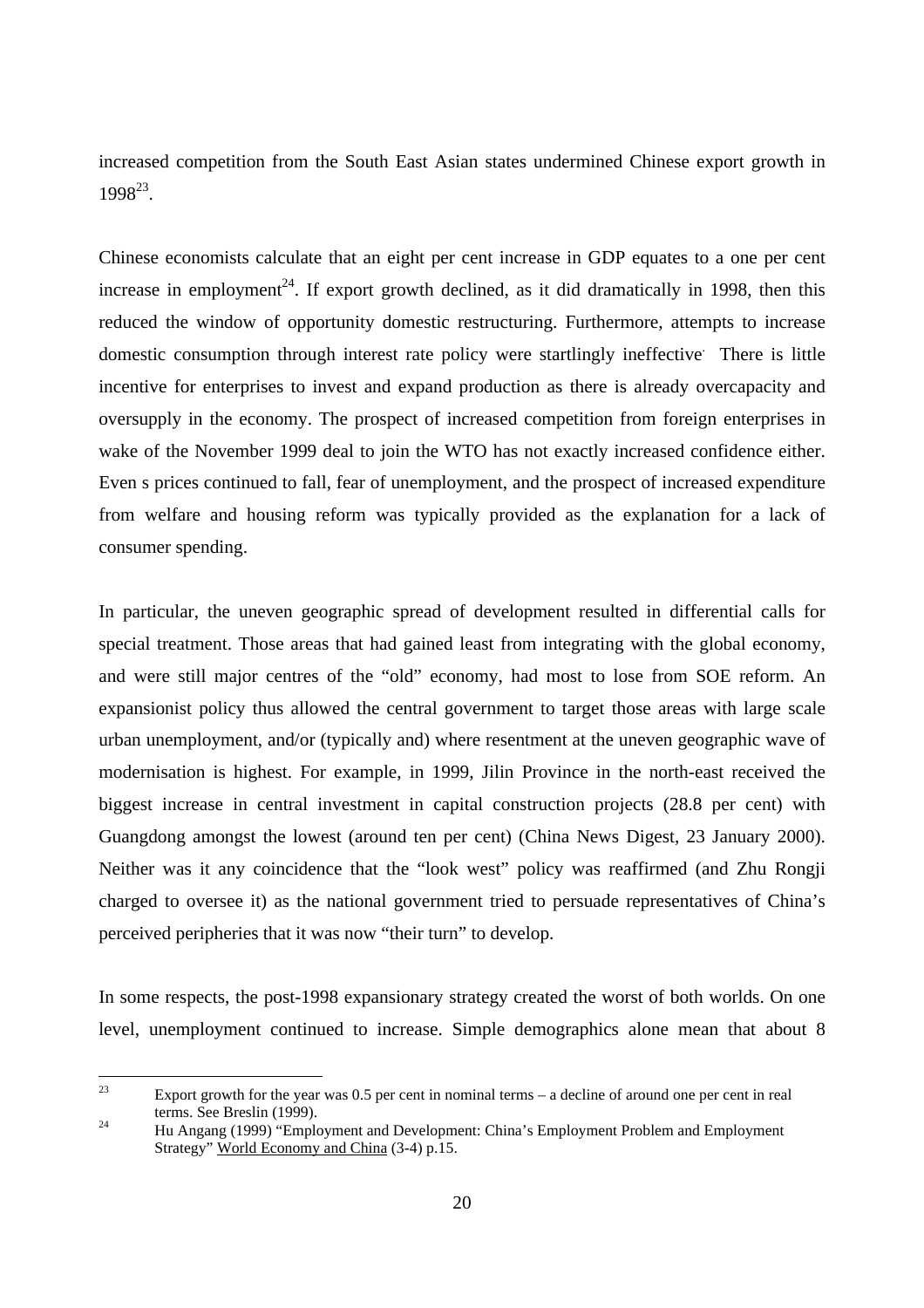million people joined the work-force in 1999. In addition, the economic downturn lead around 20 million workers being laid off in 1998 (1.3 million in Shanghai alone), and a further 10 million were laid off in the first half of 1999 (Hu Angang 1999, p.19). The added welfare burden<sup>25</sup> when added to the cost of the expansionary fiscal policy unsurprisingly resulted in a record budget deficit in fiscal 1999 of US\$21.77 billion.

## Financial Reform and Opening to the Global Economy

The struggle to find a politically acceptable way of coping with unemployment provide the backdrop to an understanding of the relationship between the domestic and the external in financial reform. Viewed from within China (or by professional China watchers) there is a tendency to emphasise the relative openness of the Chinese economy. This is a valid view – China is relatively more open and liberalised than it was in the past. It is also arguable that the Chinese economy is more liberal than the South Korean or Japanese economies at similar stages of development<sup>26</sup>.

This gradual and partial liberalisation is clearly important and significant. On a very basic level, as China has re-engaged with the global economy, it has had to introduce mechanism to facilitate international trade and inward investment. It has also developed policies in response to the demands of external actors. For example, to attract and retain (rather than just facilitate) investment.

Nevertheless, while China is much more open than it was before, liberalisation has been strictly limited. Limited in terms of geographic areas<sup>27</sup>, of economic sectors, and in degrees of openness to the global economy. Indeed, in the financial sector, foreign actors are heavily restricted in who

 $25$ <sup>25</sup> According to, China's Minister of Labour and Social Security, Zhang Zuoji, the government needed a total of RMB 24.5 billion (US\$2.95 billion) to pay the basic costs of living of laid-off workers in 1999, and in August 1999 was still short of RMB 5 billion (US\$603.8 million) Hexun Caijing (Homeway Financial News) 30 August 1999.

<sup>&</sup>lt;sup>26</sup> See, for example, "China: World Trade Ordeal" in <u>The Economist</u> 4 November 1995.

Even through virtually all of China has now been formally opened to the global economy, international economic relations remain dominated by nine coastal provinces. These provinces account for over 85 per cent of all exports and around 80 per cent of all foreign direct investment.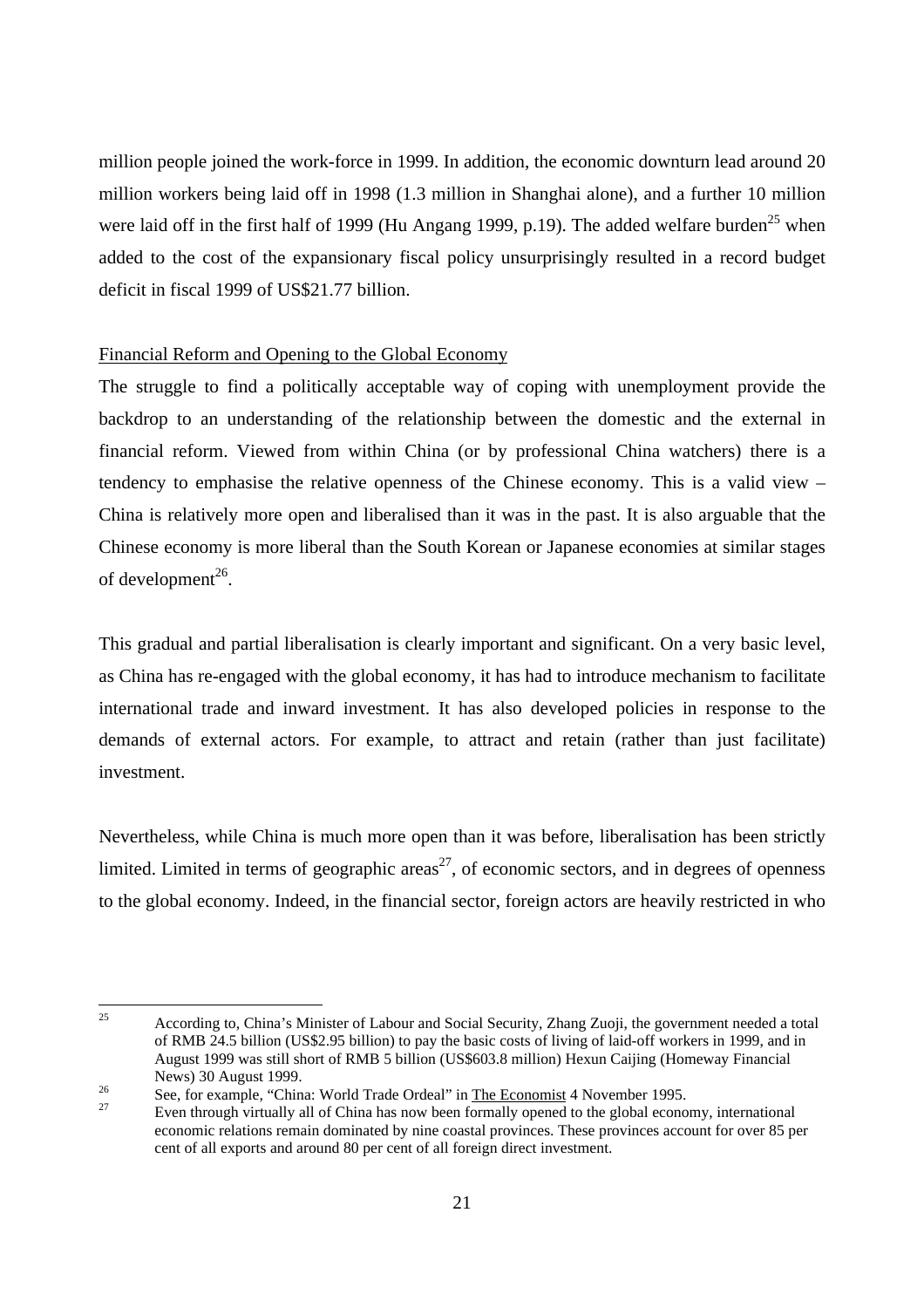can operate, where they can operate (essentially Shanghai and Shenzhen), and in how much they  $\cos$  do<sup>28</sup>.

Viewed in comparison with other contemporary developing states (not least the crises states of Asia), then China looks relatively closed. And the lessons of the Asian Financial crises, particularly when taken in conjunction with the lessons of earlier financial crises in Latin America, seem to be that China has more or less got it right (although not always necessarily by design). As Yu Yongding (1999, p.15) puts it:

"For many years, observers have criticized China's slowness in developing financial markets and liberalizing its capital account. The Chinese government itself was also worried by the slow progress. Rather theatrically, the disadvantage has turned into advantage. Owing to capital controls and the underdevelopment of financial markets and the lack of sophisticated financial instruments, such as stock futures and foreign exchange forwards, RMB escaped the attack by international speculators."

In particular, the only partial and incremental process of opening resulted in a limited role for foreign capital. Strict capital controls, the lack of currency convertibility, and the underdeveloped nature of Chinese financial markets had helped create a situation where 90 per cent of all foreign capital in China in 1999 was in the form of FDI projects. And through a managed currency devaluation in 1994, the Chinese authorities massively increased the price competitiveness of exports compared to competing exports from the rest of Asia. The underdeveloped nature of Chinese capitalism allowed China to exploit its position as a "evenlater" developer and also provided a bulwark against the international economy when it was needed during the crises $^{29}$ .

Furthermore, in responding to the impact of the financial crises, the relatively closed nature of the economy gave the leadership a degree of autonomy and leeway in developing a response that was not available in other states. Witness, for example, the extent to which export tax rebates

<sup>28</sup> <sup>28</sup> For example, only 25 foreign banks are allowed to conduct business in renminbi, 6 in Shenzhen and 19 in Shanghai. Zhejiang Ribao 18 November 1999.

<sup>&</sup>lt;sup>29</sup> We should also bear in mind that the relatively closed nature of the Chinese economy has also facilitated the maintenance of employment in SOEs, where increased international competition could be fatal.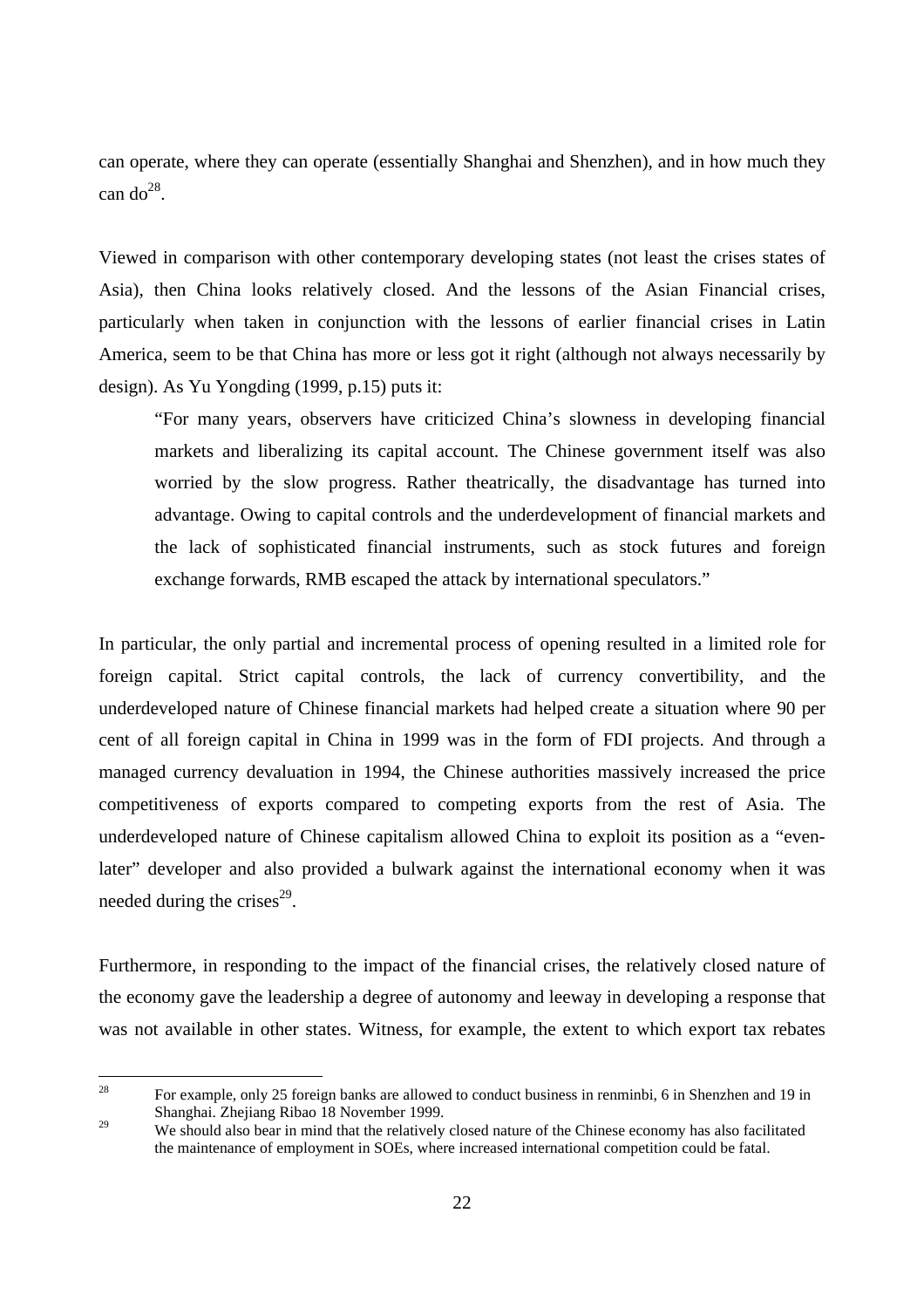were used after 1997 as a means of promoting export growth<sup>30</sup>. Witness too the way in which the retention of capital and exchange controls allowed the Chinese authorities to reduce interest rates in an attempt to boost spending while maintaining the stability of the  $RMB<sup>31</sup>$ .

In the wake of the Asian financial crises, then, the strength of the arguments for further liberalisation seemed to have declined. Currency convertibility was delayed, export rebates increased, many institutions lost their rights to trade in foreign currency, regulation and control of the stock exchanges was increased.

As the Asian financial crises unfolded, and began to impact on China in 1998, then debates over liberalisation and globalisation were renewed. In fact, the crises were interpreted in two different ways. For liberalisers like Zhu Rongji, the crises confirmed the need to overhaul China's financial institutions. China's financial institutions were far less stable than those of pre-crises south-east Asian states, and it was essential to deal with this key and fundamental problem.

For opponents, the crises undermined the examples of other developing states as models for China's development<sup>32</sup>. In addition, as strikes and demonstrations against the closure of factories and unpaid welfare benefits increased through 1998, the social and political environment seemed appeared less conducive for economic reform than in 1997. Zhu's position, and the political profile of the liberalisers, was further weakened by the failed negotiations to broker a deal to join the WTO in the Spring of 1999. One senior figure from China's financial system said that he didn't know what was worse – that Zhu had offered as many concessions as he did, that he offered them without consulting with key figures in the financial structure, or the fact that having done all this, he still didn't get a deal.

 $30<sup>°</sup>$  $30\qquad$  To the extent that China was accused of implementing a fiscal devaluation.

Despite the existence of these controls, Chinese academics and policy makers are aware that China cannot make policy in isolation, and simply ignore comparative real exchange rates. In particular, interest rate adjustments are unofficially "pegged" above the US rate to prevent the sort of illegal capital flight that saw US\$20-40 million leaving China in 1998. As credit is now so cheap within China in the wake of the financial crises, the fear is that illegal capital flight would see institutions borrowing money in China, and simply depositing it in overseas banks.

<sup>&</sup>lt;sup>32</sup> And in particular, proposals to build SOE reform on the model of the South Korean chaebols lost much of its appeal.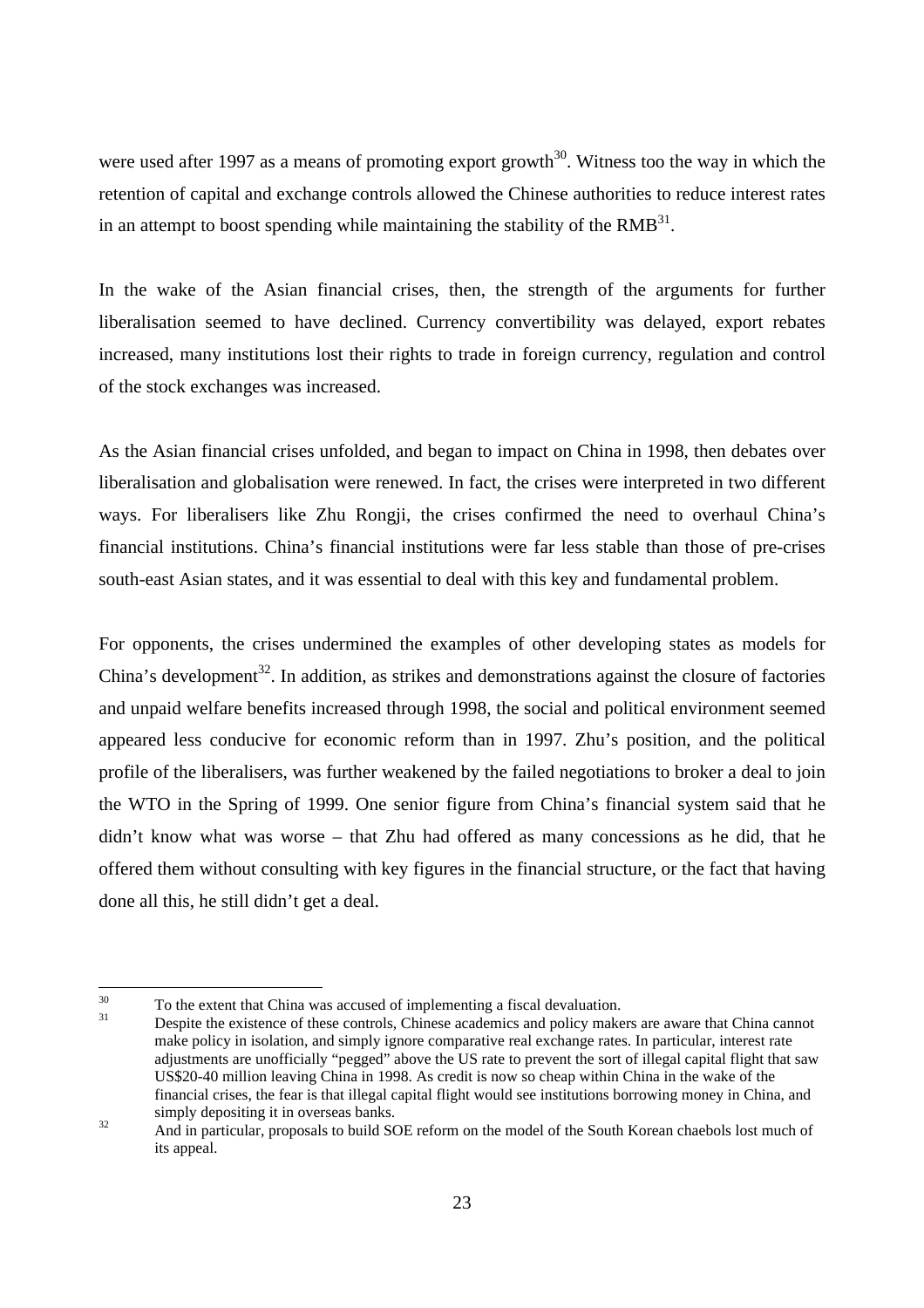In the wake of this failure, Zhu's position as China's key reformer came under threat. On a number of occasions, western news sources ran stories about Zhu's impending resignation. As such, the deal signed with the US authorities in November 1999 to pave the way for China's WTO entry marked a key political moment in China's post-Mao evolution. Here, a new alliance for reform seemed to appear – one in which the Chinese Premier, Zhu Rongji, entered into an alliance with external actors and promoters of neo-liberalism in opposition to domestic Chinese forces for conservatism. The WTO deal was used by Zhu as a means of boosting the reform agenda. At the same time, the US representatives used the deal as a means of boosting Zhu within China, and promoting both him and the reform process at a time when domestic considerations seemed to be pulling China back (or at least, maintaining the status quo).

The impact of the WTO deal on financial reform in China remains far from clear – not least because officials across China have developed new means of protecting chosen producers once the WTO concessions have been implemented<sup>33</sup>. Whether the concessions that were agreed in November are finally and fully implemented by the Chinese is also a matter of some dispute. However, in general terms, we can identify both direct and indirect implications for financial reform.

In terms of the direct impact, The Standard Chartered Bank calculates that foreign banks in China can expect a 40 percent annual growth in lending in China in the next decade, with the four major commercial banks receiving the most competition (China News Digest 2 January 2000). However, representatives of foreign financial institutions attempting to begin operations in China are much less optimistic. They fully expect new barriers to be put in the way of foreign interests – with one expecting to wait a further ten years after China joins the WTO before foreign institutions can effectively compete with Chinese financial institutions.

The main indirect impact is on employment and in particular, employment in the state sector<sup>34</sup>. Indeed, a research report from the Chinese Academy of Social Sciences argued that "structural

<sup>33</sup> <sup>33</sup> Private discussions. See also

<sup>34</sup> It is notable that as the news of the WTO deal broke in Hong Kong, the Hang Seng index surged by 127 points, and closed at a two year high. However, the shares of key mainland related companies – the so called "red chip index" fell by 2.8 per cent. The high profile Legend Holdings dropped 14.4 percent as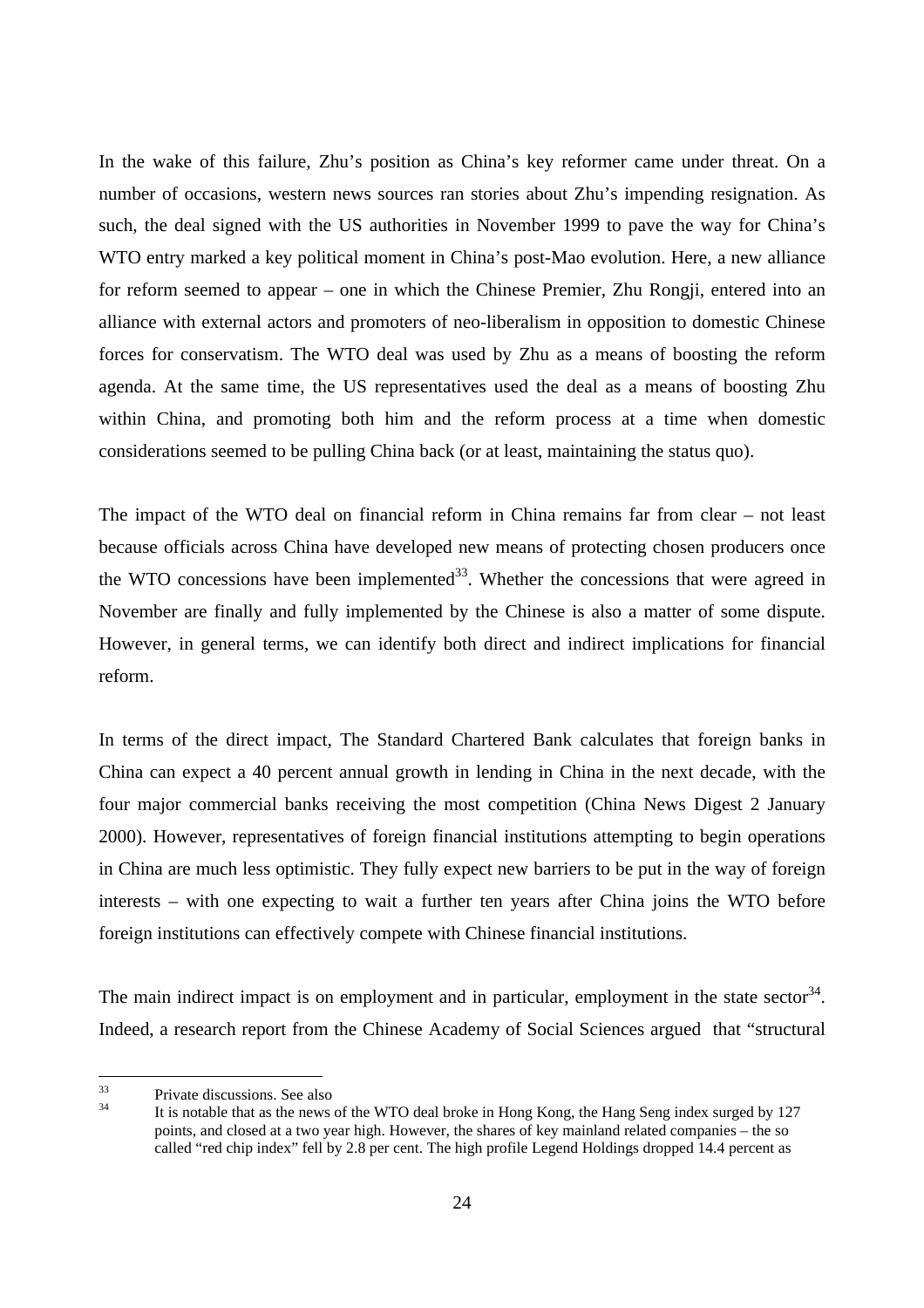unemployment may be China's chief adjustment cost for WTO accession" (Yu Yongding, Zheng Bingwen, and Song Hong 2000, pp.1-2). Should the reforms be implemented in full, it seems likely that China's textile industry will gain through the phasing out of U.S. import quotas. But these gains could be dwarfed by the losses in steel, automotive, chemical, and machinery, computer and electronics industries<sup>35</sup>. Notably, there is an expectation that industries where private ownership and (in particular) joint ventures dominate will benefit most, where those sectors where the residual state sector still dominates will be the main losers. In effect, a move towards the privatisation of the Chinese economy by other means, and a further transfer of economic power and political relationships and alliances.

## **Conclusions**

 $\overline{a}$ 

The start of the transition from socialism in China is usually dates as the third plenum of the  $11<sup>th</sup>$ Central Committee in December 1978. At the third plenum of the 14<sup>th</sup> Central Committee in November 1993, the party leadership issued a decision which would theoretically fundamentally alter the relationship between the state and the economy. The decision outlined the need to reform the residual state owned sector, clarify the property rights of all enterprises, and to establish financial and fiscal systems that could effectively manage the economy by economic, rather than political, means<sup>36</sup>.

The deal signed with the US to gain entry into the WTO should represent a key turning point – the beginning of the end for the protectionism that has been a key determinant of the manner in which Chinese reform has evolved. However, two key question remain to be answered. First, whether the Zhu Rongji's colleagues have the political will, commitment, and perhaps even confidence in their own position, to see the reforms through<sup>37</sup>. In this respect, the leadership has to come to terms with the reality that previous high levels of growth are not sustainable in the future. Second, whether key power-holders at the local level adhere to central policy rather than

investors perceived the company to be hurt by a price war from multinational computer firms. China News Digest, 18 November 1999.

<sup>&</sup>lt;sup>35</sup><br>Farmers are also expected to lose considerable income as a result of increased agricultural imports.

 $\frac{36}{37}$  See Renmin Ribao, 17 November 1993.

Furthermore, Zhu's enthusiasm for the WTO is not shared by all of his colleagues – or by key members of China's financial system.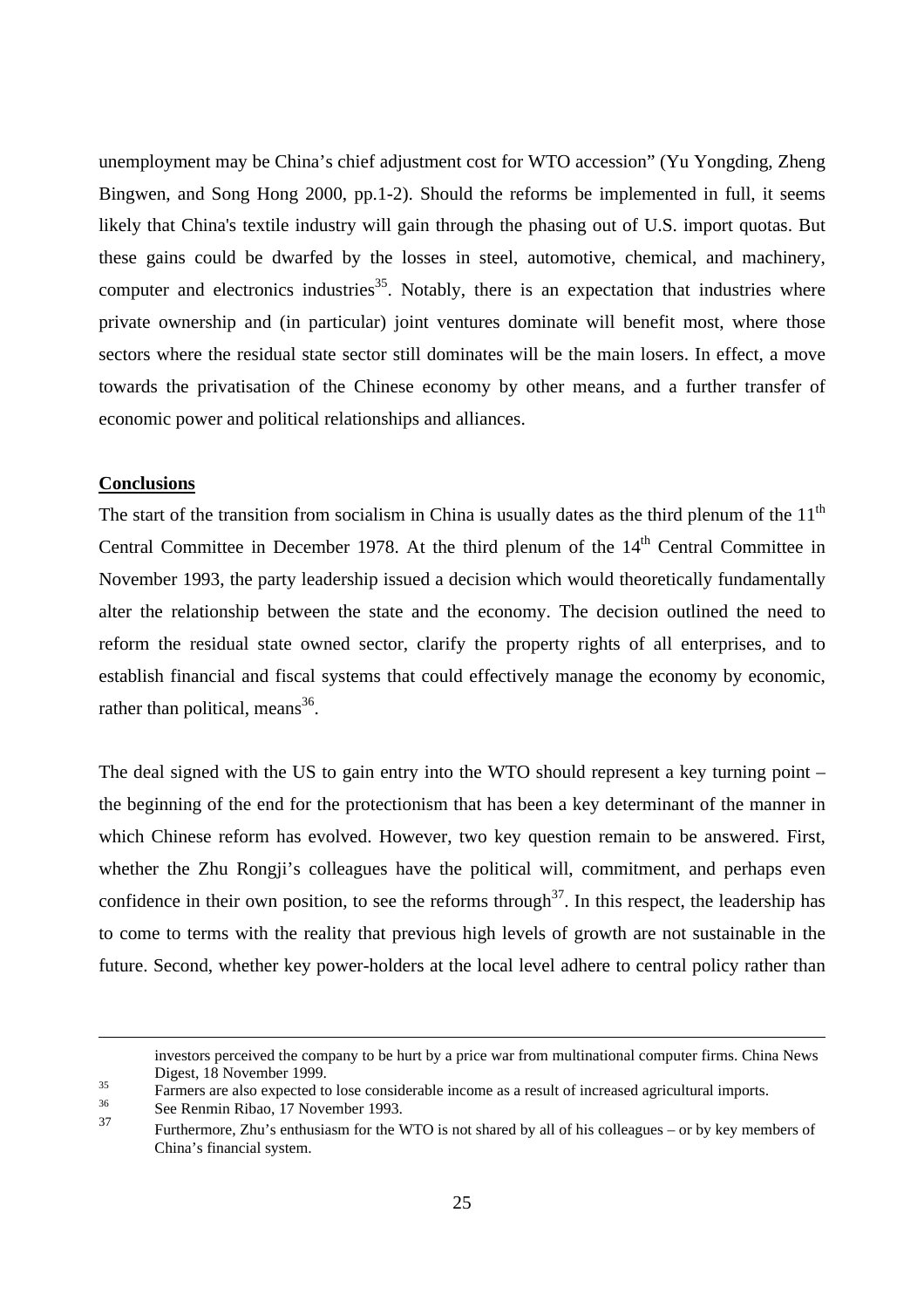pursue their own local ends through licit, semi-licit and illicit manipulation of the financial, economic and judicial structure.

After more than two decades of reform, the key challenge remains. What to do with the state owned sector during the transition from socialism. We should remember that the Chinese experiment has, by almost all criteria, been more successful than the shock therapy big bang away from socialism deployed elsewhere. But China is now facing the task of paying for its relative success in three ways – paying in financial terms in the guise of an insolvent banking system; paying in terms of increased obligations, duties to and pressures from the international system; and paying in terms of the (delayed) growth in unemployment.

Financial systems and structures do not just emerge. They are constructed to serve specific ends. The case study of financial reform in China is a study of an attempt to build a new financial system to serve new ends, but the constraints that remain from the incomplete nature of reform and the residual importance of old political alliances. Financial reform, and so much else, remains shaped by and contingent on how the leadership manoeuvres between conflicting demands, and conflicting imperatives. In effect, how the leadership faces up to the task of finally dealing with the transition from socialism, and the long term political consequences of economic reform.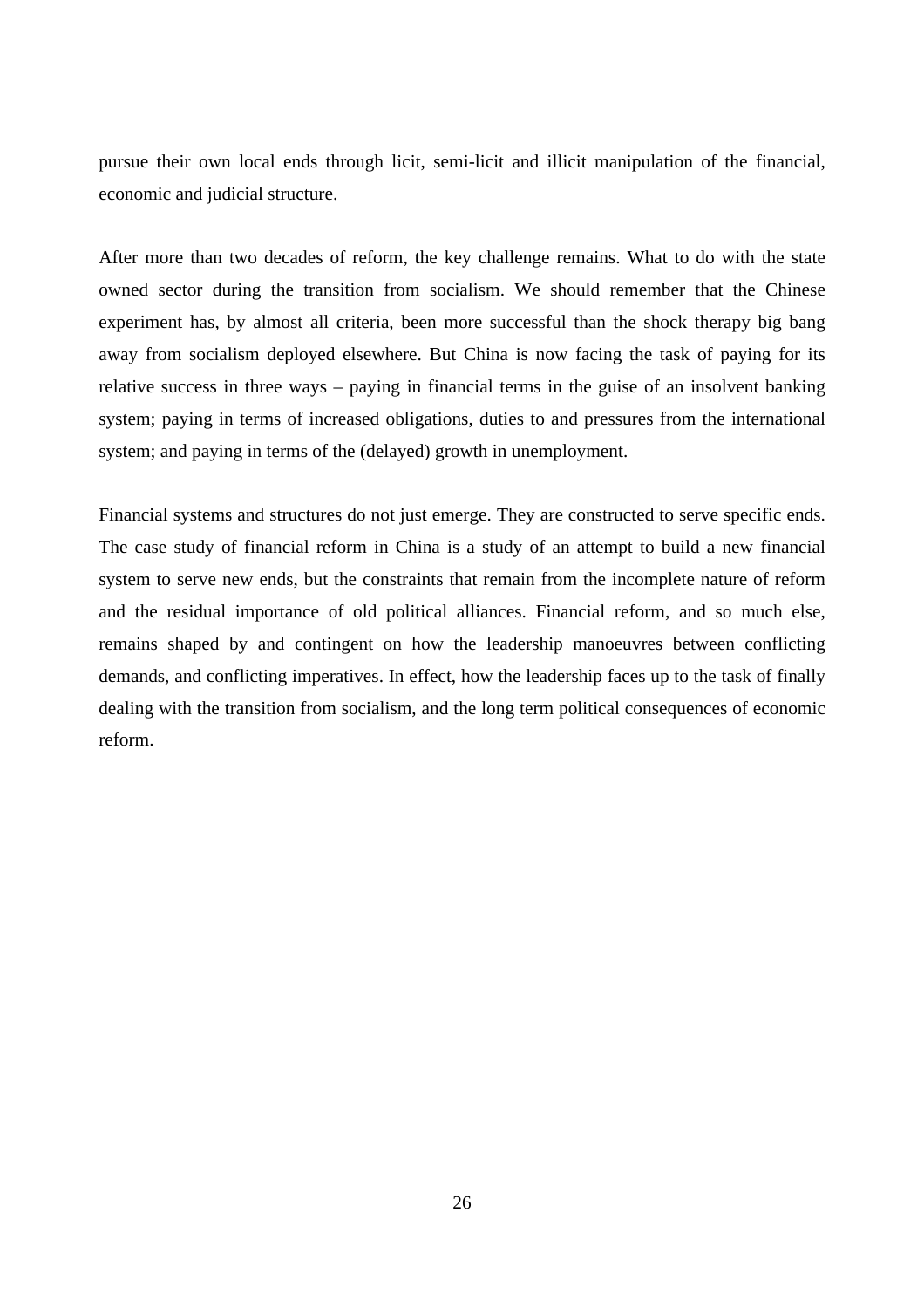## **References**

Breslin, S. (1996) China in the 1980s: Centre Local Relations in a Reforming Socialist State (New York: St Martins and Basingstoke: Macmillan).

Breslin, S. (1999) "The Politics of Chinese Trade and the Asian Financial Crises: Questioning the Wisdom of Export Led Growth" Third World Quarterly 20 (6) pp1179-1199.

Chen Yixin (2000) Financial Services Liberalization in China: Conservative Gradualism RIIA Briefing Paper 11.

Donnithorne, A. (1981) Centre-Provincial Economic Relations in China (Canberra: ANU Contemporary China Centre Working Paper 16).

Duckett, J. (1998) The Entrepreneurial State (London: Routledge). Gao Peiyong (1999) "Further Improving China's Financial and Taxation System" World Economy and China (3-4) p.41 and p.45.

Gao Zhanjun and Liu Fei (1999) "The Closure of GITIC: Latent Financial Risks and Government Approach" World Economy and China (3-4) pp.51-56.

Guo Zhenqian (1984) "*Shixian Chanzhi he Lishui de Tongbu Zengzhang* (How to Synchronise Increases in tax, Profit and Production Value)" *Caimao Jingji* (Finance and Trade Economics) (5) pp.40-43.

Hamrin, C. (1990) China and the Challenge of the Future: Changing Political Patterns (Boulder: Westview).

Harding, J (1997) "Jitters in Beijing" The Financial Times 10 November, p.3.

Hu Angang (1999) "Employment and Development: China's Employment Problem and Employment Strategy" World Economy and China (3-4)

Huang Da (1985) "*Guanyu Kongzhi Huobi Gongjiliang Wenti de Tantao* (Probe into the Problem on Money Issue Control)" *Caimao Jingji* (Finance and Trade Economics) (7), pp.1-8.

Lam, W.W.L. (1999) The Era of Jiang Zemin (Prentice Hall).

Nicholas Lardy (1998) China's Unfinished Economic Revolution (Washington: Brookings Institute).

Lardy, N. (1975) "Centralization and Decentralization in China's Fiscal Management" The China Quarterly (61).

Li Peng (1988) "Report on the Work of Government", 25 Mar 1988 in The First Session of the Seventh National People's Congress of the People's Republic of China (Beijing: Foreign Languages Press).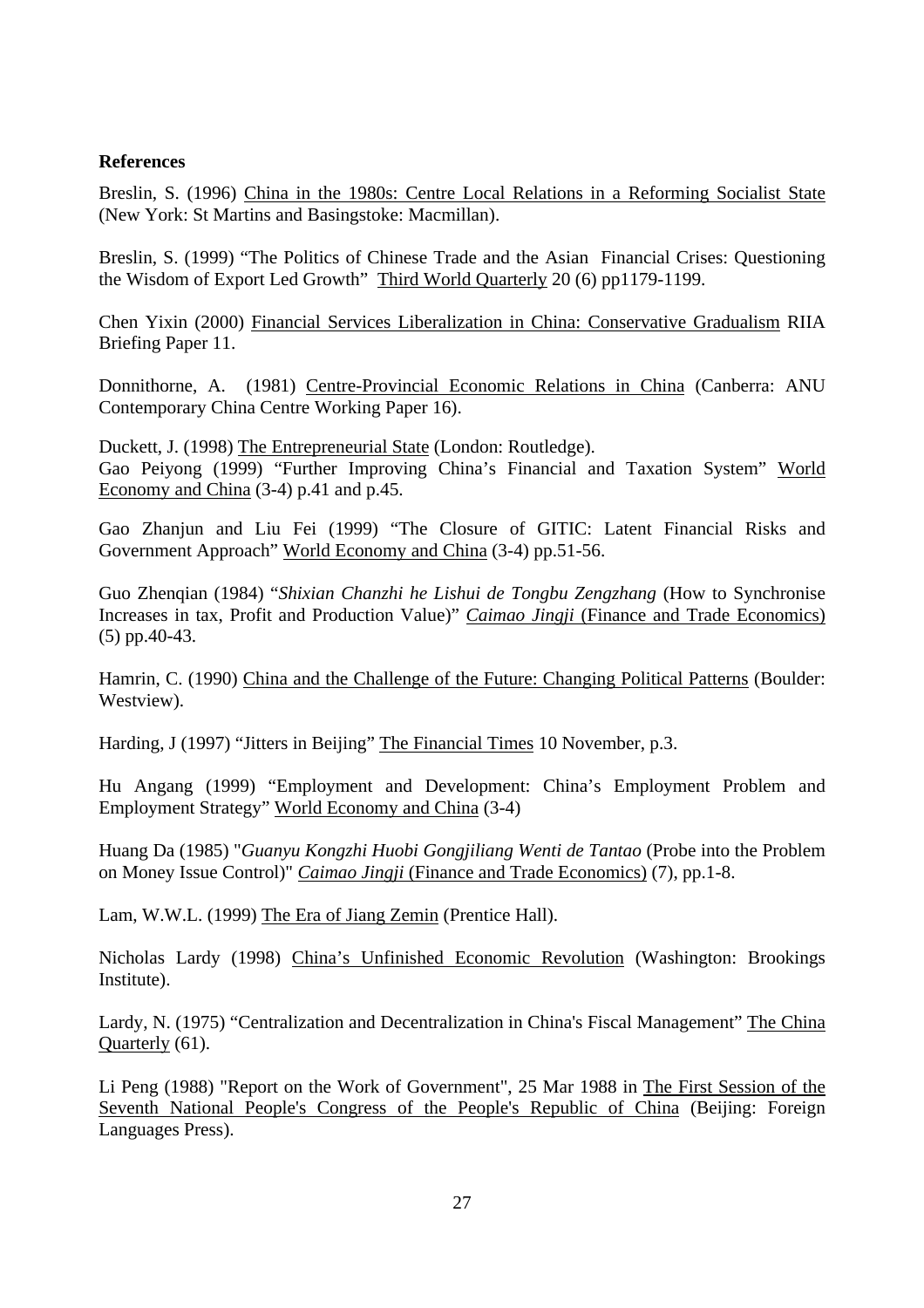Potter, D., Goldblatt, D., Kiloh, M. and Lewis, P. (eds) Democratization (Oxford: Polity Press).

*Renmin Ribao* (People's Daily) (1988) "*Dang Zhongyang Guowuyuan Zuochu Jueding Qingli Zhengdun Quanguo Gelei Gongsi* (The Party Central Committee and State Council Work Department Decision to Reorganise National Accumulation Organisations)" 14 Oct.

Shen Liren and Tai Yuanchen (1990) "*Woguo `Zhuhou Jingji' De Xingcheng Ji Chi Biduan He Genyuan* (The Creation, Origins and Failings of `Dukedom Economies' in China)" *Jingji Yanjiu* (Economic Research) (3).

Solinger, D. (1982) "The Fifth National People's Congress and the Process of Policymaking: Reform, Readjustment and the Opposition" Issues and Studies 18 (8) pp.63-106.

Tong, J. (1989) "Fiscal Reform, Elite Turnover and Central Provincial Relations in Post Mao China" The Australian Journal of Chinese Affairs (22) pp.1-28.

Unger, J. (1987) "The Struggle to Dictate China's Administration: The Conflict of Branches Versus Areas Versus Reform" The Australian Journal of Chinese Affairs (18) pp.15-46.

Wang Dayong (1999) "270 Billion Special T-Bonds: What For" World Economy and China (3- 4).

Wang Huning (1988) "Zhongguo Bianhuazhong De Zhongyang He Difang Zhengfu De Guanxi: Zhengzhi De Hanyi (Ramifications of Changing Relationship Between Central and Local Government in China)" Fudan Xuebao (Fudan University Journal) (5), pp.1-8 and p.30.

Wang Luolin, Liu Shucheng and Liu Rongcang (1999) "An Opportunity to Raise the Ultimate Consumption Rate while Restarting the Economy" World Economy and China (5-6).

Wong, C. (1991) "Central-Local Relations In an Era of Fiscal Decline: The Paradox of Fiscal Decentralization in Post-Mao China" The China Quarterly (128).

World Bank (1990) China: Between Plan and Market (Washington D.C.: World Bank) pp.24-25.

World Bank (1997) The Chinese Economy: Fighting Inflation, Deepening Reform (Washington D.C: World Bank).

Xie Ping (1999) "Financial Reform in China: Review and Future Challenges" World Economy and China (9-10)

You Ji (1991) "Zhao Ziyang and the Politics of Inflation" in The Australian Journal of Chinese Affairs No 25, pp.69-91. You Ji (1991) "Zhao Ziyang and the Politics of Inflation" in The Australian Journal of Chinese Affairs No 25, pp.69-91.

Yu Yongding (1999) "China's Macroeconomic Situation and Future Prospect" World Economy and China (3-4).